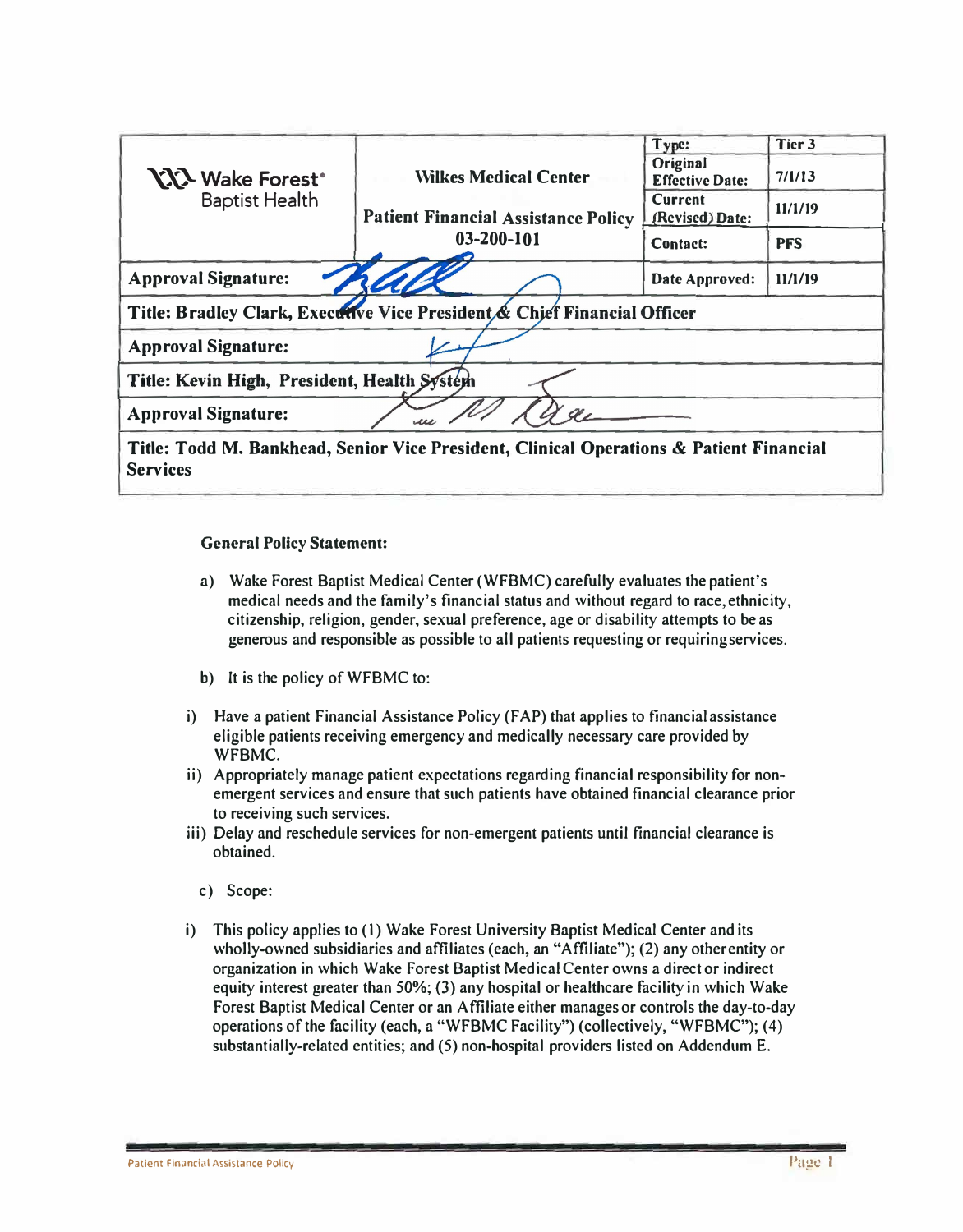- ii) Affiliates:
	- (1) North Carolina Baptist Hospital
	- (2) Lexington Medical Center
	- (3) Davie Medical Center
	- (4) High Point Medical Center
	- (5) Wilkes Medical Center
	- (6) Cornerstone Physicians
	- (7) Wake Forest Emergency Providers
	- (8) Wake Forest University Health Sciences Faculty/Physicians
	- (9) Wake Forest University Health Sciences Fellows
- d) WFBMC's Patient Financial Assistance Policy consists of the followingcomponents:
	- i) Financial Assistance Oversight Committee
	- ii) Program Budget Process
	- iii) Eligibility Criteria
	- iv) Method for Applying for Financial Assistance
	- v) Basisfor Calculating Amounts Charged to Patients
	- vi) Financial Assistance Discounts
	- vii) Policy Publication Measures to Make WidelyAvailable
- e) Responsible Department/Party/Parties:
	- i) Policy Owner: EVP & CFO, President, Health System, and SVP- Clinical Operations & Patient Financial Services
	- ii) Procedure: Corporate Revenue Cycle, Clinical Operations
	- iii) Supervision: Corporate Revenue Cycle
	- iv) Implementation: Corporate Revenue Cycle, Clinical Operations
	- v) Departments Affected: Corporate Revenue Cycle, Clinical Operations, Managed Care
- **2) Definitions:** For purposes of this Policy, the following terms and definitions apply:
	- a) AGB Percentage: A percentage of gross charges that a hospital facility uses under 26 C.F.R. §1.501(r)-5(b)(3) to determine the AGB for any emergency and other medically necessary care it provides to a FAP-eligible individual.
	- b) All-Hospital Plain Language Summary: A written statement that notifies an individual that WFBMC offers financial assistance under the FAP for inpatient and outpatient hospital services and contains the information required to be included in such statement under the FAP for all WFBMC facilities. See Addendum H
	- c) Amounts Generally Billed (AGB): Amounts generally billed for emergency and other medically necessary care to individuals who have insurance covering such care determined in accordance with  $26$  C.F.R.  $$1.501(r)-5(b)$ .
	- d) Application Period: The period during which WFBMC must accept and process an application for financial assistance under the FAP. The Application Period begins on the date the care is provided and ends on the 240<sup>th</sup> day after WFBMC provides the first post-discharge billing statement for the care.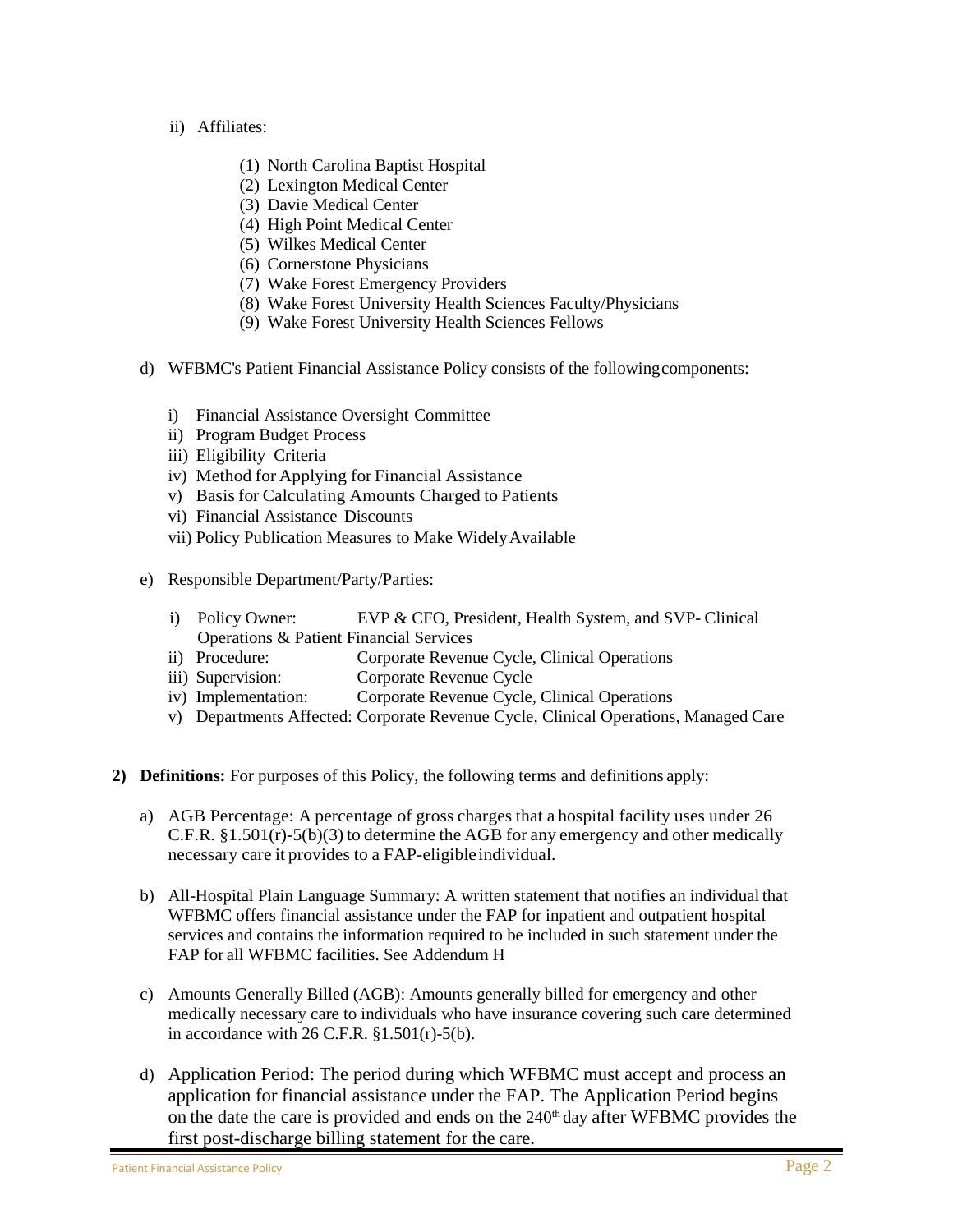- e) Charge Description Master (CDM): a list of services/procedures, roomaccommodations, supplies, drugs/biologics, and/or radiopharmaceuticals that may be billed to a patient registered as an inpatient or outpatient on a claim.
- f) Charity Care: Also known as financial assistance.
- g) Elective Services: Services that, in the opinion of the treating physician, may be reasonably delayed to permit the physician scheduling choices without unfavorably affecting any clinical outcome. These services are not covered under this FAP.
- h) Emergency Medical Condition: A medical condition manifesting itself by acute symptoms of sufficient severity (including severe acute pain) such that the absence of immediate medical attention could reasonably be expected to result in placing the health of the individual (or, with respect to a pregnant woman, the health of the woman or her unborn child) in serious jeopardy, serious impairment to bodily functions, or serious dysfunction of any bodily organ or part, or with respect to pregnant woman who is having contractions that there is inadequate time to effect a safe transfer to another hospital before delivery, or that the transfer may pose a threat to the health or safety of the woman or her unborn child (42 U.S.C. §1395dd).
- i) Extraordinary Collection Actions (ECA): Actions taken by a hospital facility againstan individual related to obtaining payment of a bill for care covered under the hospital facility's FAP that require a legal or judicial process or involve selling an individual's debt to another party or reporting adverse information about the individual to consumer credit reporting agencies or credit bureaus or deferring, denying or requiring payment before providing medically necessary care due to prior non-payment.
- j) FAP Eligible Individual: A Responsible Individual eligible for financial assistance under the FAP without regard to whether the individual has applied for financial assistance, i.e.: charity care.
- k) Financial Assistance: Services provided to a patient with no insurance or other third party funding source or Responsible Individual who does not have the financial ability to pay for emergent and medically necessary care. Financial assistance is not provided for elective services. Financial assistance is available to patients who are North Carolina residents who meet family income and eligibility requirements as defined in this policy (Addendum C1). For those patients who apply for financial assistance before receiving medical care, the WFBMC FAP will apply to a single diagnosis, condition or ailment; and all emergency and medically necessary and related subsequent care for a period of three months from the initial date of service for which financial assistance is requested provided the applicant continues to qualify for financial assistance during that period. For those patients who apply for financial assistance after receiving medical care, charity assistance may be offered for those services requested on the charity application and which are within the application period. For care extending beyond 3 months, eligible patients must reapply for financial assistance.
- l) Financial Assistance Oversight Committee (FAOC): Operational committee responsible for establishing, reviewing, implementing and monitoring application ofthe WFBMC FAP.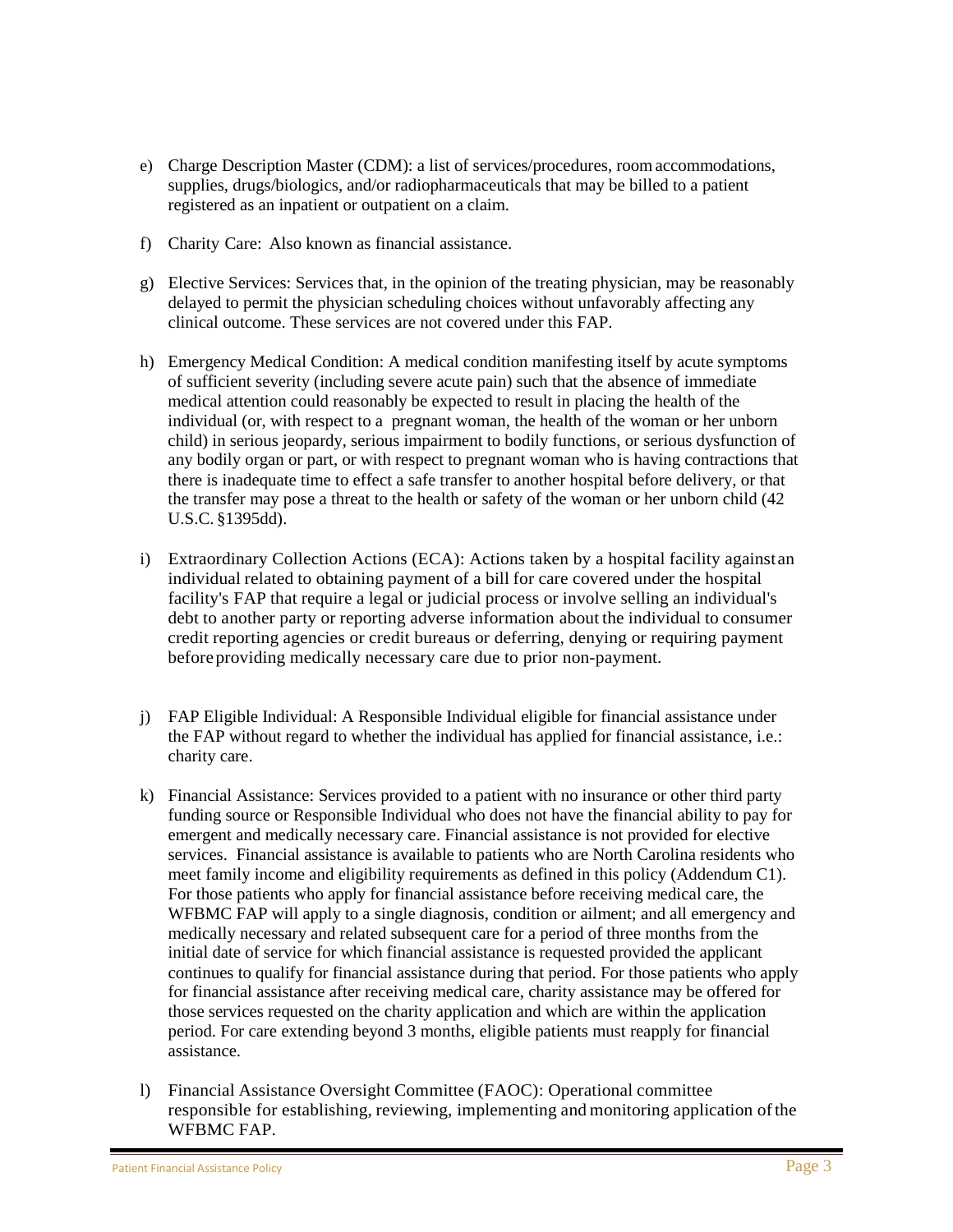- m) Financial Assistance Policy (FAP): The WFBMC Financial Assistance Program for Patient Liability/Self Pay Policy, which includes eligibility criteria for financial assistance, the basis for calculating charges, the method for applying the policy and the measures to publicize the policy.
- n) Financial Clearance: Confirmed arrangement for reimbursement of services based on insurance verification, securing a pre-certification, authorization or referral and patient liability resolution, and/or enrollment in a funding source including but not limited to Medicaid, COBRA, an Exchange plan, or confirmed eligibility for financial assistance.
- o) Gross Charges: The full list price of services and supplies as listed in WFBMC'sCharge Description Master (CDM).
- p) Guarantor: A person or entity that agrees to be responsible for his/her debt or performance under a contract or another's debt or performance under a contract, if the other fails to pay orperform.
- q) Hospital Specific Plain Language Summary: A written statement that notifies aResponsible Individual that WFBMC offers financial assistance under the FAP for inpatient and outpatient hospital services provided at the WFBMC location from which the patient received services.
- r) Household: The responsible party and their dependents under 18 years of age.
- s) Household Income: 'The modified adjusted gross income of you, your spouse (if filing jointly), and any dependents who are required to file a tax return. Modified adjusted gross income is the adjusted gross income from tax return plus any excludible foreign earned income and tax-exempt interest received during the taxable year.' Sources of income including but not limited to: Gross salary and wages, self- employment income, interest and dividends, real estate, rentals and leases, social security, alimony, child support, VA pension, settlement income, bonds, tax annuities, unemployment, disability payments, and public assistance.
- t) Medical Indigence: The condition in which individuals are financially unable to access adequate medical care without depriving themselves and their dependents of food, clothing, shelter, and other essentials of living.
- u) Medically Necessary Care: Emergent and urgent non-elective medical care, defined as a services that, in the opinion of a treating physician, are critically and urgently necessary and therefore cannot be safely and reasonably postponed without endangering the health and well-being of the patient.
- v) Non-Elective Services:
	- i) Non-emergent services: Those services other than emergency and medically necessary care. See elective services.
	- ii) Emergent services: Services for a patient whose condition is such that the delay in treatment may result in death or permanent impairment of the individual's health. Typically, patients may present through the Emergency Department, Labor and Delivery or as an emergency in the office.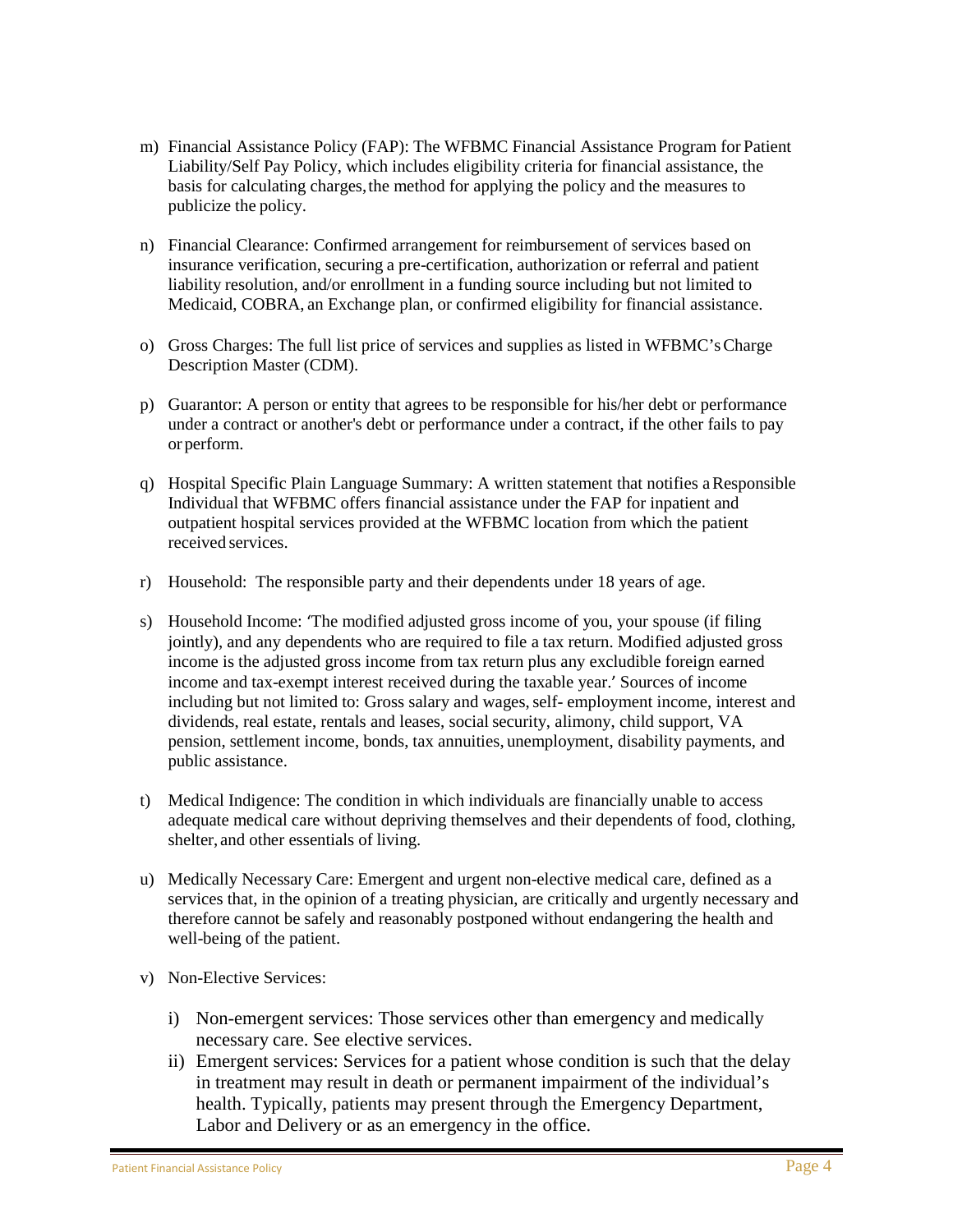- w) Notification Period: The period during which WFBMC must notify a Responsible Individual about its FAP in order to have made reasonable efforts to determine whether the Responsible Individual is eligible under the FAP. The Notification Period begins on the first date careis provided to the patient and ends after 120 days after WFBMC provided the individual with the first post-discharge billing statement for the care.
- x) Policy: As defined in the Policy on Creating and Amending Policy, a statement of principle that is developed for the purpose of guiding decisions and activities related to governance, administration, or management of care, treatment, services or other activities of WFBMC. A policy may help to ensure compliance with applicable laws and regulations, promote one ormore of the missions of WFBMC, contain guidelines for governance, and set parameters withinwhich faculty, staff, students, visitors and others are expected to operate.
- y) Reservation of Right to Seek Reimbursement of Charges from Third Parties: In the event that any first or third party payor is liable for any portion of an Uninsured Patient's bill, WFBMC will seek full reimbursement of all charges incurred by the patient at the Hospital's Usual and Customary Charges from such first or third party payors, including situations governed by the provisions of N.C.G.S. Section 135-48.37, et seq. (or the analogous provisions of the laws of other states as applicable) despite any financial assistance granted pursuant to this policy.
- z) Responsible Individual: An individual person (non-corporate or other entity) that includes the patient, guarantor, and any other individual person legally responsible for paying for medical services provided to patient at WFBMC.
- aa) Service Area: Physical addresses within zip codes bound by or intersecting one of the nineteen North Carolina counties WFBMC has defined as its service area (See Addendum B -Service Area Zip Codes).
- bb) Single Patient Account: A report or description of a single event or visit
- cc) Substantially-Related Entity (SRE): a hospital facility treated as a partnership in which WFBMC or an affiliate owns greater than 35% capital or profits or is a general partner/managing member or in which WFBMC has sufficient control over the hospital operations.
- dd) Tax return filing threshold: the minimum amount of gross income an individual of your age and with your filing status must make to be required to file a tax return.
- ee) Underinsured Patient: A patient whose health insurance plan will not cover a specific service or procedure at any hospital or healthcare facility, or if the patient has exhausted their medical or pharmacy benefit for a specified time period.
- ff) Uninsured Patient: A patient that presents for health care services without any type of health insurance or sponsorship (government or privately-funded).
- gg) Usual and Customary Charges: The rates for services covered under this FAP that are filed annually with the North Carolina Department of Health and Human Services or other applicable state agency/third party. If rates are not required to be filed annually with any state agency by the relevant Hospital, then the Usual and Customary Charges will be the rates for Covered Services as set forth in the Charge Description Master (CDM) or applicable price schedule at the time the Covered Services are rendered.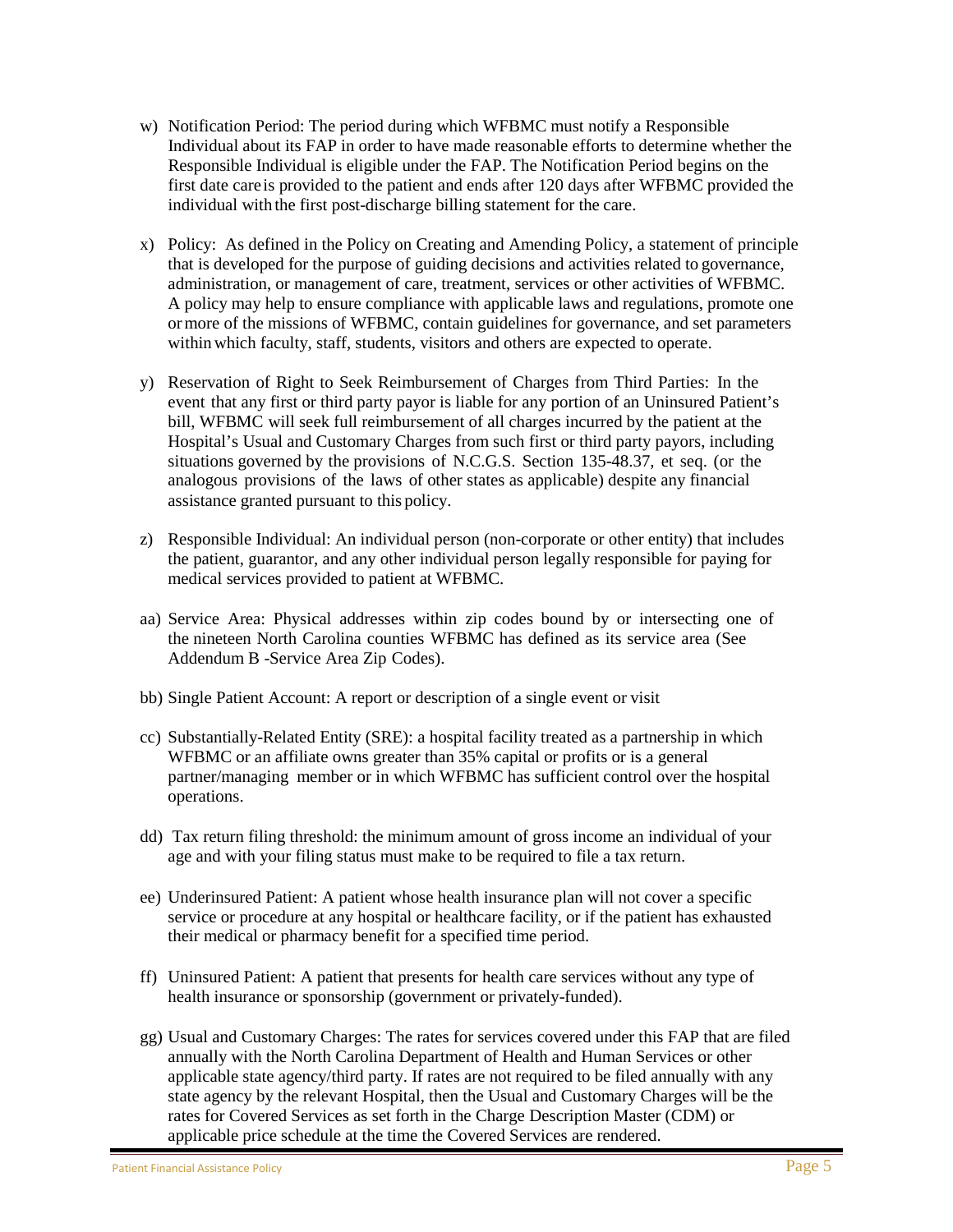hh) WFBMC: Wake Forest University Baptist Medical Center and all affiliated organizations including Wake Forest University Health Sciences (WFUHS), North Carolina Baptist Hospital (NCBH), all on-site subsidiaries as well as those off-site governed by WFBMC policies and procedures.

### **3) Policy Guidelines:**

- a) Control and Reporting Mechanisms
	- i) Financial Assistance Oversight Committee (FAOC)
		- (1) It is the Policy of WFBMC to establish and maintain a FAOC for the purpose of establishing, reviewing, implementing, and monitoring application of the WFBMC FAP.
		- (2) The FAOC will meet no less than annually to review the FAP and be staffed by:
			- (a) Vice President Corporate Revenue Cycle
			- (b) Vice President Faith and Health Ministries
			- (c) Director of Cash Posting & Customer Service
			- (d) Assistant Vice President Registration & Financial Clearance
			- (e) Director of Outpatient Registration
			- (f) Director of Operations -Downtown Health Plaza
			- (g) Director of Strategic Planning Community Health Needs Assessment
			- (h) Director of Tax Services
			- (i) NCBH Center Community Representative
			- (j) Lexington Medical Center CommunityRepresentative
			- (k) Davie Medical Center Community Representative
			- (l) High Point Medical Center Community Representative
			- (m) Wilkes Medical Center Community Representative
- b) FAP Eligibility Criteria
	- i. WFBMC will provide financial assistance under this policy in the form of discounts from Gross Charges to Responsible Individuals who meet eligibility criteria as follows:
		- (1) The patient must be uninsured or have no other third party funding source or Guarantor.
		- (2) Services for which discounts apply must be emergent and medically necessary care. Category 2 and 3 services noted in the Financial Assistance Exceptions Table are examples of services which are generally not discounted under the FAP (Addendum G).
		- (3) Patient must be a valid resident within a zip code bounded by or intersecting one of the nineteen counties defined as WFBMC's Service Area. Proof of residence in these counties can be verified according to Addendum C1. Any resident may apply for financial assistance and will be considered without regard to race, ethnicity, gender, sexual orientation, nationality, citizenship status or religious preference.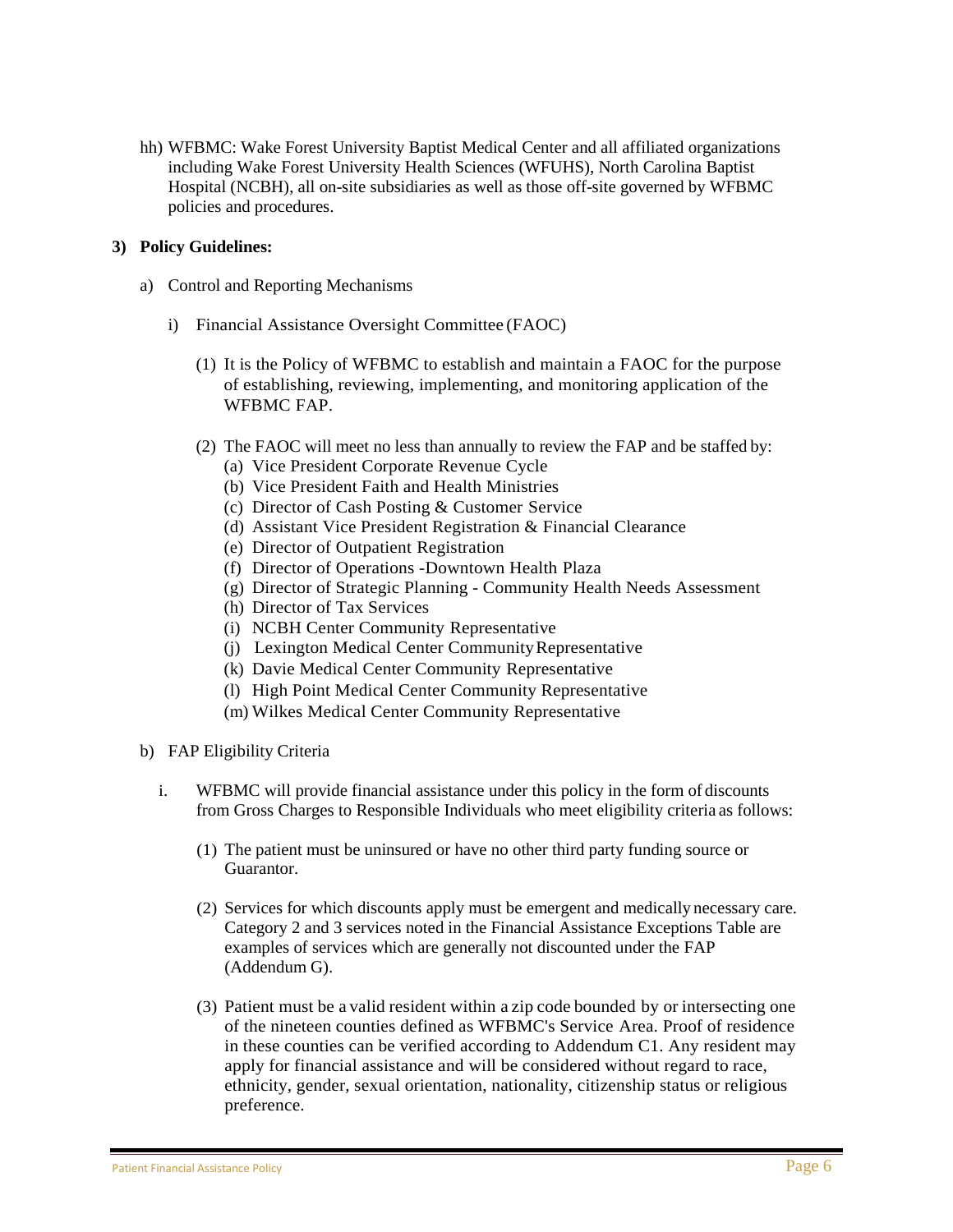- (4) If household income is  $\leq 300\%$  of federal poverty level, patient must firstenroll in all other primary payer programs for which patient is eligible and mustassign benefits to WFBMC.
- (5) Enrollment with a primary payer is not required if the policy premium associated with the enrollment will result in Medical Indigence.
- (6) If household income is  $>$  300% of federal poverty level, patient is not eligible for financial assistance under this FAP. The federal poverty guidelines used to determine financial eligibility is established annually by the U.S. Department of Health and Human Services. For families/households with more than 8 persons, add \$4,320 for each additional person.
- ii. WFBMC reserves the right to reverse any discount adjustments provided under the FAP if WFBMC learns that that the information provided during the determination process was false or misleading, or if WFBMC later learns of a funding or payment source that was or becomes available to pay for the relevant medical services.

### **4) Basis for Calculating Amounts Charged to Patients:**

- a) Certain requirements include:
	- i) WFBMC will charge Responsible Individuals meeting FAP eligibility criteria an amount not to exceed Amounts Generally Billed (AGB) to patients covered by Medicare or private health insurance for emergency or other medically necessary care and less than gross charges for all other medical care covered under this policy.
	- ii) WFBMC annually calculates the AGB percentage under the look-back method using claims allowed by private insurers and Medicare fee-for-service over the immediately preceding year. These claims are multiplied by the associated gross charges forthe same time period to yield the AGB percentage.
	- iii) WFBMC calculates AmountsGenerally Billed for emergency and other medically necessary care provided to FAP eligible patients by multiplying the gross charges for the care provided by the AGB percentage.
	- iv) WFBMC will begin applying the AGB percentage by the  $120<sup>th</sup>$  day after the 12-month period used to calculate the percentage.

### **5) Methods for Applying for Financial Assistance:**

- a) Prospective Application
	- i) It isthe Policy of WFBMC to employ a pre-service financial clearance process prior to approval and delivery of all services other than Emergency Medical Care or screening exams in the hospitals' emergency departments to determine if an Emergency Medical Condition exists.
	- ii) In conjunction with the WFBMC pre-service financial clearance process,WFBMC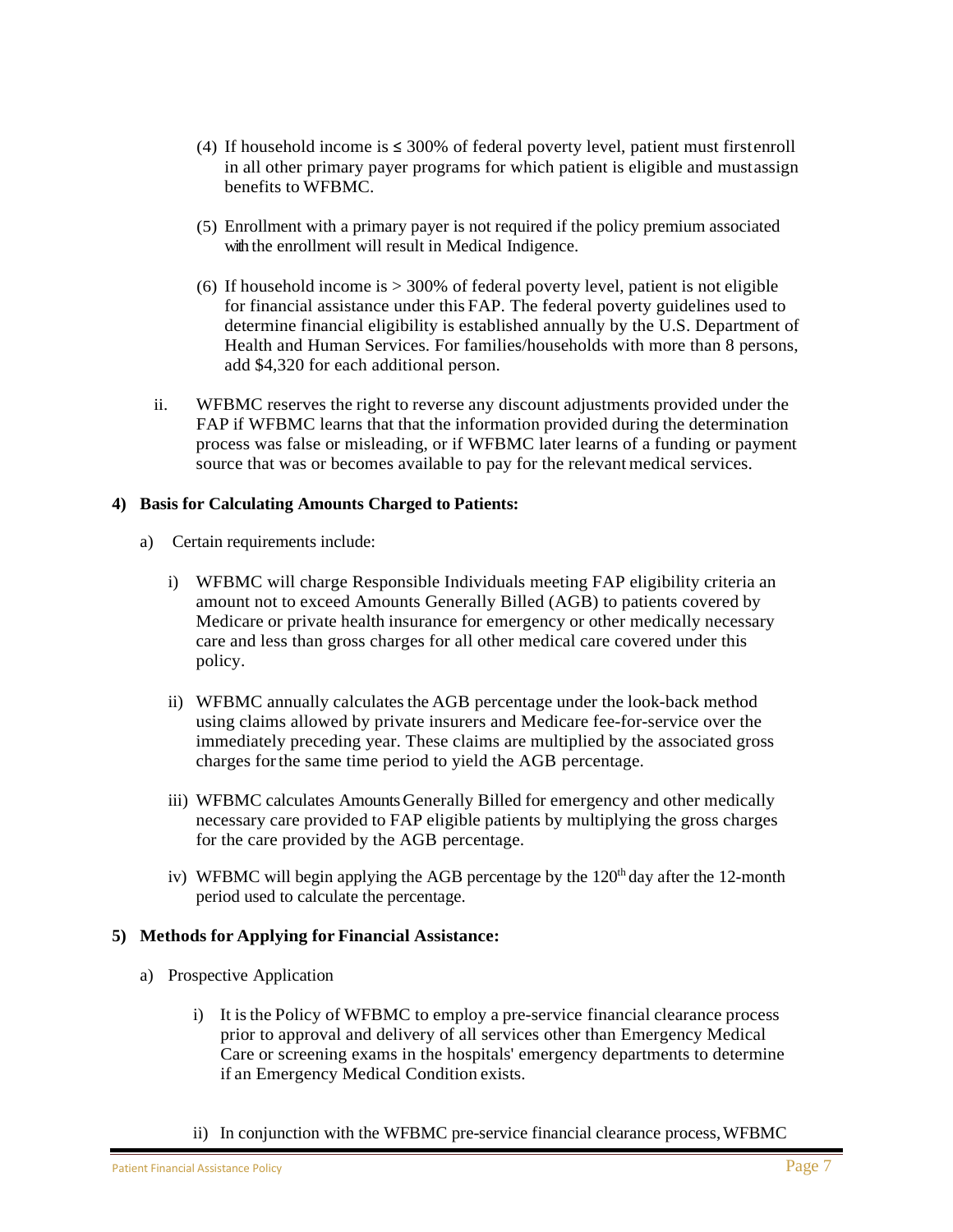pre-registration staff will screen all Responsible Individuals seeking non-emergent services to determine the ability to pay their liability for the requested services (Addendum A). For balances less than \$2,000, a WFBH Financial Questionnaire form can be completed. Responsible individuals may obtain a financial application by contacting WFMBC Financial Counseling at (336) 716-0681, online at [http://www.wakehealth.edu/Financial-Assistance.htm,](http://www.wakehealth.edu/Financial-Assistance.htm) or by visiting WFBMC Cashier offices located within each hospital location. Applications can be returned at WFBMC Cashier offices located at within hospital location, by facsimile at (336) 716-4660 or by mailing to Wake Forest Baptist Medical Center, Attn: Financial Counseling, Medical Center Boulevard, Winston-Salem, NC 27157.

- b) Retrospective Application
	- i) It is the Policy of WFBMC to comply fully with all obligations imposed bythe Emergency Medical Treatment and Active Labor Act ("EMTALA") and related regulations including but not limited to providing services without regard to a patient's ability to pay (and without the necessity of any pre-treatment financial screening) the provision of a medical screening exam to any patient who comes to a WFBMC Emergency Department and requests an examination or treatment for a medical condition, including active labor, and the provision of either stabilizing treatment or an appropriate transfer for patients with Emergency Medical Conditions.
	- ii) Without regard to a patient's ability to pay and without requirement of a pre• admission financial screening or clearance, WFBH will provide to any patient who requests services for an Emergency Medical Condition the full range of medically necessary services required to stabilize such condition that are routinely providedby WFBMC to other patients. For purposes of this procedure, the definition of "Emergency Medical Conditions" shall be as provided by 42 U.S.C. §1395dd.
	- iii) Patients who are provided services pursuant to paragraph (i) and (ii) above, are referred to Customer Service on a post-admission basis for determination of FAP eligibility. Responsible individuals may obtain a financial application by contacting WFBMC Customer Service at (336) 716-3988, online at [http://www.wakehealth.edu/Financial-Assistance.htm,](http://www.wakehealth.edu/Financial-Assistance.htm) or by visiting WFBMC Cashier offices located within each hospital location. Applications can be returned at WFBMC Cashier offices located within each hospital location, by facsimile at (336) 713-4808 or by mailing to Wake Forest Baptist Medical Center, Attn: Financial Assistance, 100 Kimel Forest Drive, Winston-Salem, NC 27103.
	- iv) In the process of determining FAP eligibility, no actions are to be taken by WFMBC staff to discourage individuals from seeking emergency medical care or otherwise interfere with the provision of emergency medical care.
- c) Presumptive Application
	- i) It is the Policy of WFBMC to avoid billing and Extraordinary Collections Actions (ECAs) against any individual who would otherwise be FAPeligible.

It isthe Policy of WFBMC to use commercially available financial profiling and credit scoring technologies to presumptively screen Responsible Individualsto determine eligibility for WFBMC's financial assistance discounts under itsFAP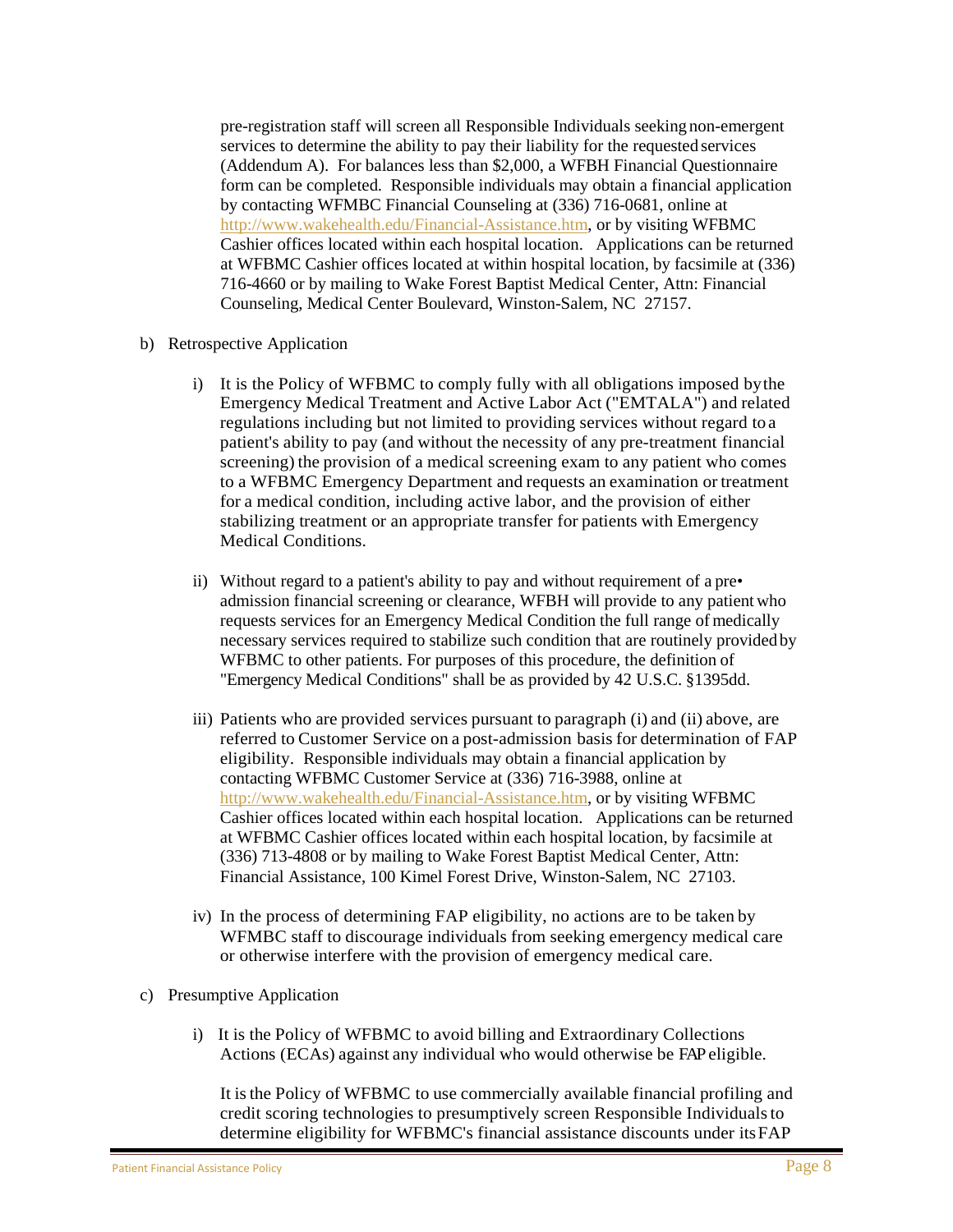before ECAs are initiated. Patients determined by these technologies likely to have household income of 300% or less than the FPL will be granted a 100% financial assistance discount.

- ii) If the FAP presumptive eligibility screening process provides reasonable indications that the individual would otherwise be FAP eligible had the individual actually applied for FAP, WFBMC will accept these findings and presumptively award FAP eligibility consistent with the Financial Assistance Discounts under the FAP.
- d) Billing and Collections
	- i) It is the Policy of WFBMC to not engage in ECAs against aResponsible Individual before making reasonable efforts, as defined under federal regulation, to determine whether the individual is FAP eligible.
	- ii) WFBMC reserves the right to employ ECAs against individuals deemed not FAP eligible after reasonable efforts have been made to determine FAP eligibility.
	- iii) Refer to WFBMC Policy 03-002-104 Billing and Collections for a complete description of WFBMC patient billing and collections policies. Copies may be obtained at the following web address: [http://www.wakehealth.edu/Insurance-and-Billing/Billing-Policies-and-](http://www.wakehealth.edu/Insurance-and-Billing/Billing-Policies-and-Procedures/)[Procedures/](http://www.wakehealth.edu/Insurance-and-Billing/Billing-Policies-and-Procedures/)
- di) Financial Assistance Discounts
	- i) It is the Policy of WFBMC that no FAP eligible individual will be charged more for emergency care or other Medically Necessary Care than AGB.
	- ii) The financial assistance discount available to FAP-eligible individuals under this FAP will be 100%.
	- iii) WFBMC reserves the right to reverse any discount adjustments provided under the FAP if WFBMC learns that that the information provided during the determination process was false or misleading, or if WFBMC later learns of a funding or payment source that was or becomes available to pay for the relevant medical services.
		- 1) Please refer to AGB calculations online at:

http://www.wakehealth.edu/Financial-Assistance.htm

### **6) Policy Publication Measures to Make Widely Available:**

- a) It is the policy of WFBMC that members of the public may obtain a free written copy (in English, Spanish, and any other language as required under federal law and regulation) of:
	- 1) The WFBMC FAP;
	- 2) FAP Application; and
	- 3) Plain Language Summary of the FAP: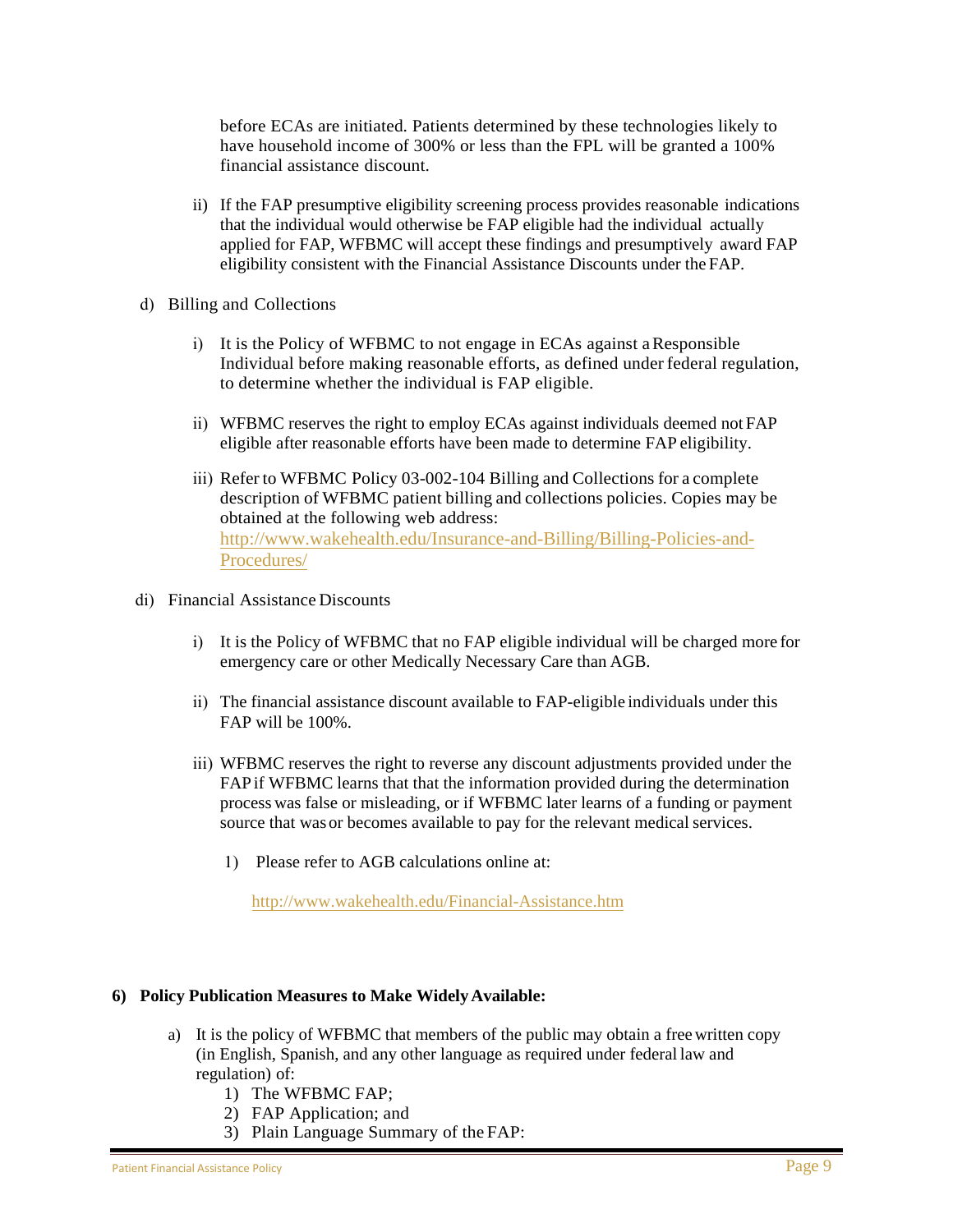(1) Online at:

[http://www.wakehealth.edu/Insurance-and-Billing/Financial-](http://www.wakehealth.edu/Insurance-and-Billing/Financial-Assistance-Policy.htm)[Assistance- Policy.htm](http://www.wakehealth.edu/Insurance-and-Billing/Financial-Assistance-Policy.htm)

(2) Request to:

Financial Assistance Wake Forest University Baptist Medical Center 100 Kimel Forest Drive Winston Salem, NC 27103

- (3) In public locations of the hospital, including the emergency department, admissions area or the cashier locations at:
	- 1. North Carolina Baptist Hospital (336) 716-0681
	- 2. Lexington Medical Center (336) 716-0681
	- 3. Davie Medical Center (336) 716-0681
	- 4. Wilkes Medical Center (336) (336) 716-0681
	- 5. High Point Medical Center: (336) 878-6000
- b) WFBMC will take measures to inform patients and visitors and to make available to the public information about its financial assistance policy by

1)Notifying and informing patients about the FAP during intake and discharge by offering a paper copy of the Plain Language Summary of the FAP;

2) Placing a conspicuous written notice on the billing statement;

3)Placing conspicuous public displays in the hospital with signs and brochures; and

4) Providing via information sheets and pamphlets in the emergency department and other local public agencies and non-profits that serve the needs of the communities' low income population.

### **7) Review/Revision/Implementation:**

- a) Review Cycle: This policy shall be reviewed by the EVP  $&$  CFO, President of Health System, and SVP of Clinical Operations & Patient Financial Services every three years from the recorded effective date.
- b) Office of Record: After authorization, WFBMC's Legal Department shall house this policy ina policy database and shall be the office of record for this policy

### **8) Related Policies:**

- a. 03-002-007 Appropriation of Baptist Benevolent Funds
- b. 03-200-102 Pre-Service Financial Clearance
- c. 03-200-104 Billing and Collections
- d. 03-200-0006 Patient Liability/Self-Pay Discount Policy

### **9) Governing Law or Regulations:**

**a)** Internal Revenue Code, Section 501 (26 U.S.C. § 501) and the regulations thereunder**.**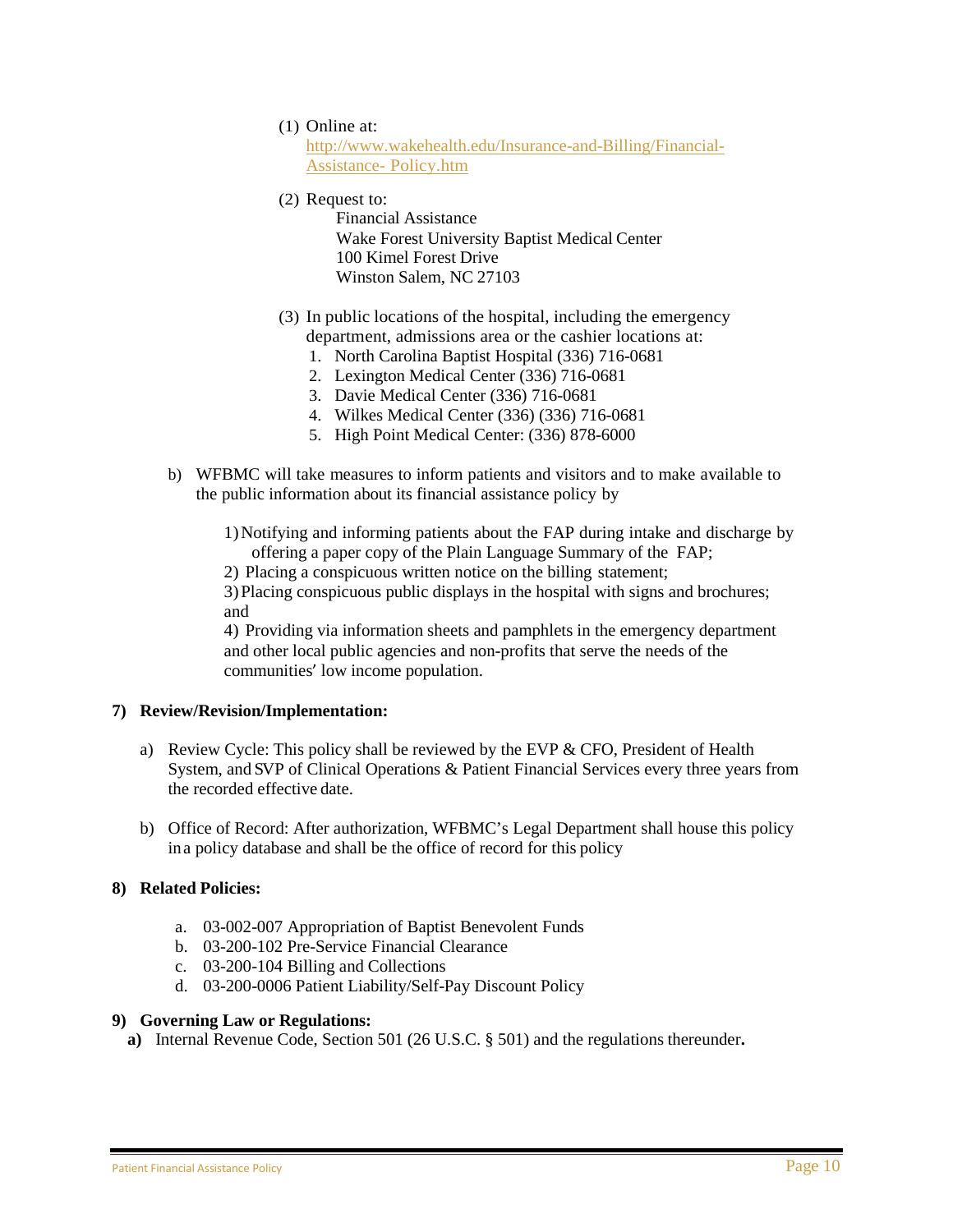### **10) Attachments:**

- **a.** Addendum A: Community Benefit/Statement of Income Application
- **b.** Addendum A1: WFBH Financial Questionnaire
- **c.** Addendum B: Service Area Zip Codes
- **d.** Addendum C: North Carolina Residency Declaration
- **e.** Addendum D: Amounts Generally Billed Calculation
- **f.** Addendum E: Non-hospital facility providers covered under FAP
- **g.** Addendum F: Approval Authority
- **h.** Addendum G: Exclusions
- **i.** Addendum H: Financial Assistance Summary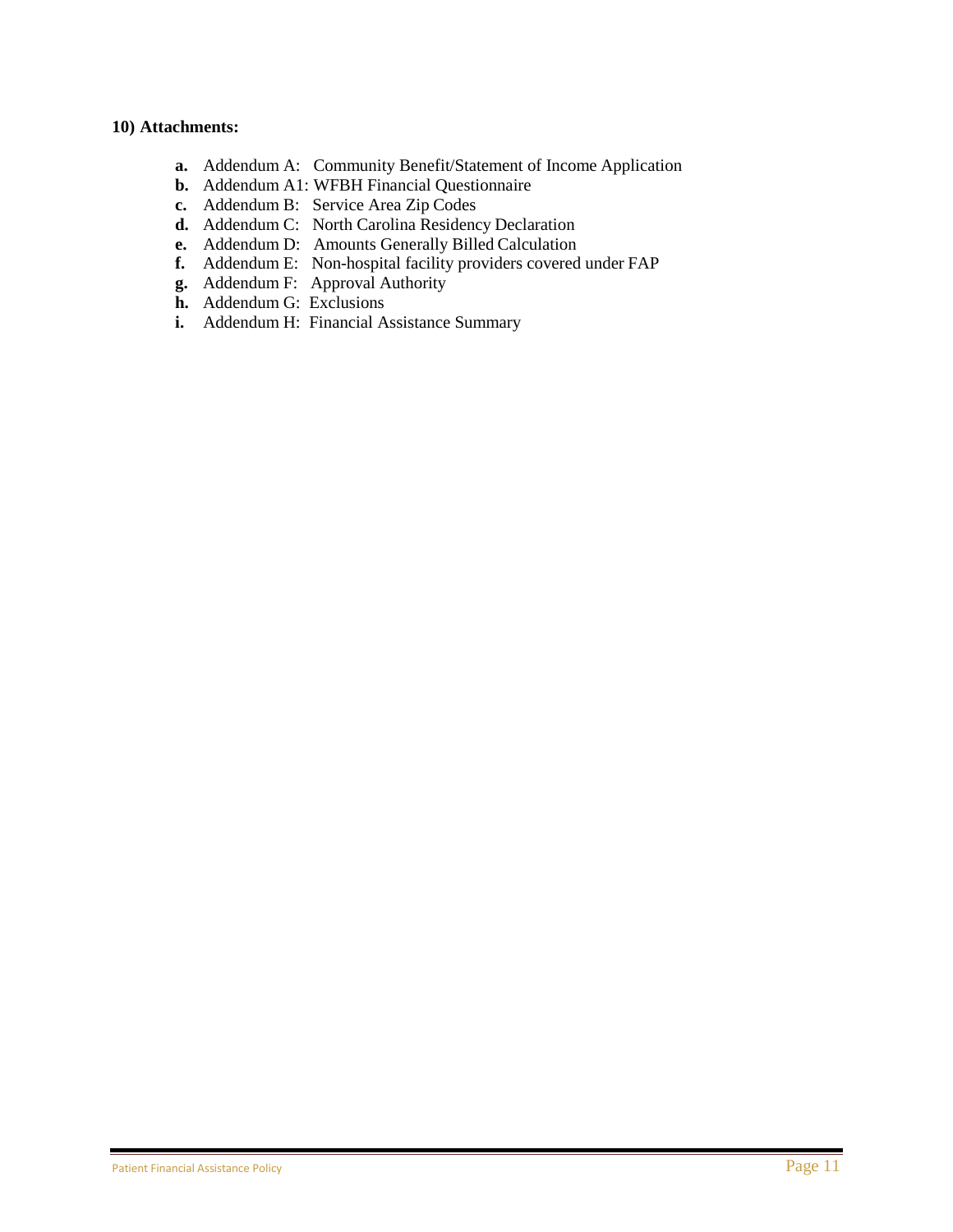

**FOR INTERNAL USE ONLY**

## **Addendum A**

# **Patient Financial Assistance Application**

| Today's Date: ________________________________ |                | Date Referred: _______________________ |  |  |  |
|------------------------------------------------|----------------|----------------------------------------|--|--|--|
|                                                |                |                                        |  |  |  |
|                                                |                | MRN #:                                 |  |  |  |
|                                                |                |                                        |  |  |  |
|                                                |                |                                        |  |  |  |
| Procedure:                                     |                |                                        |  |  |  |
| Est. Charges:                                  | Est. Pt. Bal.: | Est. Length Of Disability:             |  |  |  |

#### **Patient Information:**

| Patient Name:                  |        | DOB:                                    |                                   |        |                                                                                                      |
|--------------------------------|--------|-----------------------------------------|-----------------------------------|--------|------------------------------------------------------------------------------------------------------|
| Social Security Number:        |        |                                         | County of Residence:              |        |                                                                                                      |
| Mailing Address:               |        |                                         | Ci ty: __________________________ | State: | Zip:                                                                                                 |
| Physical Address:              |        | Ci tv:                                  |                                   | State: | Zip: The Solid State State State State State State State State State State State State State State S |
| Home#                          | Work # |                                         | Cell#                             |        |                                                                                                      |
| Is the patient a U.S. citizen? |        | If no, is the patient a legal resident? |                                   |        |                                                                                                      |

### **Immediate Family Members Living in the Home** (Youngerthan age 18 or a full-time student):

| Relationship: | Name: | DOB: | SSN: |
|---------------|-------|------|------|
| Relationship: | Name: | DOB: | SSN: |
| Relationship: | Name: | DOB: | SSN: |
| Relationship: | Name: | DOB: | SSN: |
| Relationship: | Name: | DOB: | SSN: |
| Relationship: | Name: | DOB: | SSN: |

#### **Employment Information for Patient/Parent/Legal Guardian/Spouse**

| Employer:         | How Long at Current Employer: |
|-------------------|-------------------------------|
| Employee:         | Relationship to Patient:      |
| Hourly Wage:      | Hours Worked per Week:        |
| How Often Paid:   | Monthly Gross Pay:            |
| Date Last Worked: | Income While Out of Work:     |

#### (If currentlyunemployed)

| <b>Employment Information for Patient/Parent/Legal Guardian/ Spouse</b>                                        |                               |
|----------------------------------------------------------------------------------------------------------------|-------------------------------|
| Employer:                                                                                                      | How Long at Current Employer: |
| Employee:                                                                                                      | Relationship to Patient:      |
|                                                                                                                | Hours Worked per Week:        |
| How Often Paid: The Contract of the Contract of the Contract of the Contract of the Contract of the Contract o |                               |
| Date Last Worked:                                                                                              | Income While Out of Work:     |
|                                                                                                                |                               |

#### **Additional Income:**

| Type: Current Accessible Trust Fund | Monthly Amt.: | Received by: | Date Began: |
|-------------------------------------|---------------|--------------|-------------|
| Type: Public Assistance             | Monthly Amt.: | Received by: | Date Began: |

By my signature below, I certify that the above information is an accurate and complete statement of my current financial position, and I give my permission to verify thisinformation. Wake Forest Baptist Health reservesthe right to reverse a discount previously recorded if itis determined that additional thirdparty payerresources were available orthe information provided wasfalse.

**Signed by: Date:\_\_\_\_\_\_\_\_\_\_\_\_\_\_\_\_\_\_\_\_\_\_\_\_\_\_\_\_\_\_\_\_\_\_\_\_\_\_\_\_\_\_\_\_\_\_\_\_\_\_\_\_\_\_**

**Relationship to Patient: \_\_\_\_\_\_\_\_\_\_\_\_\_\_\_\_\_\_\_\_\_\_\_\_\_\_\_\_\_\_\_\_\_\_\_\_\_**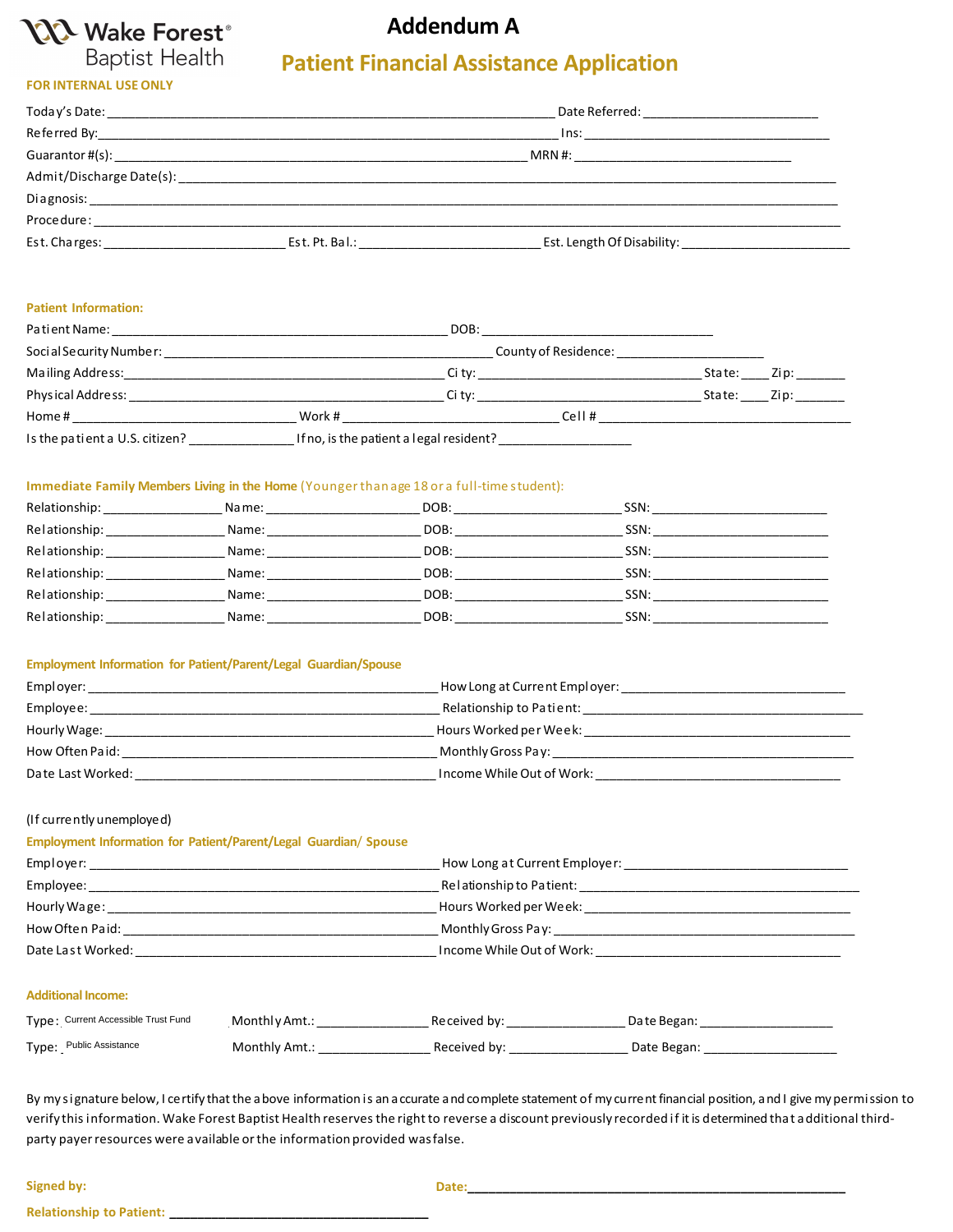

**Addendum A1**

**WFBH Financial Questionnaire**

| <b>Patient Medical Record #:</b>       | <b>Balance:</b> |  |
|----------------------------------------|-----------------|--|
| $\mathbf{H}$ $\mathbf{H}$ $\mathbf{H}$ |                 |  |

**HAR(s) #:** \_\_\_\_\_\_\_\_\_\_\_\_\_\_\_\_\_\_\_\_\_\_\_\_\_\_\_\_\_\_\_\_\_\_\_\_\_\_\_\_\_\_\_\_\_\_\_\_\_\_\_\_\_\_\_\_\_

### **WFBH FINANCIAL QUESTIONNAIRE**

**I attest that the information provided below is true and complete. I understand that any false or misleading information I have provided may result in ineligibility for any adjustments, discounts or charity care. I also understand that WFBH may check property values, credit history, among additional information, to verify provided information. Any adjustments, discounts or charity care will not be approved if any of the information provided in this document are shown to be inaccurate.** 

| <b>Patient Name -</b>                                                                                                            | Telephone Number                                                                                                                                                                                                                                                                             |                       |     |  |  |
|----------------------------------------------------------------------------------------------------------------------------------|----------------------------------------------------------------------------------------------------------------------------------------------------------------------------------------------------------------------------------------------------------------------------------------------|-----------------------|-----|--|--|
| First                                                                                                                            | Middle                                                                                                                                                                                                                                                                                       |                       |     |  |  |
| Date of Birth (mm/dd/yyyy)                                                                                                       |                                                                                                                                                                                                                                                                                              |                       |     |  |  |
| Home Address (no PO Box):                                                                                                        |                                                                                                                                                                                                                                                                                              |                       |     |  |  |
| <b>Street</b>                                                                                                                    | City                                                                                                                                                                                                                                                                                         | <b>State</b>          | Zip |  |  |
| <b>Patient Signature</b>                                                                                                         | Date                                                                                                                                                                                                                                                                                         |                       |     |  |  |
| Guarantor Name - Please Print                                                                                                    | <b>Guarantor Signature</b>                                                                                                                                                                                                                                                                   |                       |     |  |  |
| Number of people in the household<br>Question Two: What is your gross income per year? \$                                        | Question One: How many people are in your household? (This includes spouse, children in the home-under the age of 18 and any<br>children-under the age of 18 living outside the home that you are responsible for financially).<br>If married, what is your spouse gross income per year? \$ |                       |     |  |  |
| <b>Question Three:</b><br>Do you or your spouse own a home? $\Box$ Yes $\Box$ No                                                 | Do either of you own land?                                                                                                                                                                                                                                                                   | Yes<br>No             |     |  |  |
| $\Box$ Yes<br>l No<br>Question Four: Have you or the patient applied for Medicaid in the past 3 months?<br>If no, please explain |                                                                                                                                                                                                                                                                                              |                       |     |  |  |
|                                                                                                                                  | Question Five: Are you or the patient receiving SSD or SSI income?     Yes<br>If yes, please provide date began _____________________ and amount \$_                                                                                                                                         | $\overline{\big }$ No |     |  |  |
|                                                                                                                                  | <b>Office Use Only</b>                                                                                                                                                                                                                                                                       |                       |     |  |  |
| Application Taken By:                                                                                                            |                                                                                                                                                                                                                                                                                              | Date:                 |     |  |  |
|                                                                                                                                  |                                                                                                                                                                                                                                                                                              |                       |     |  |  |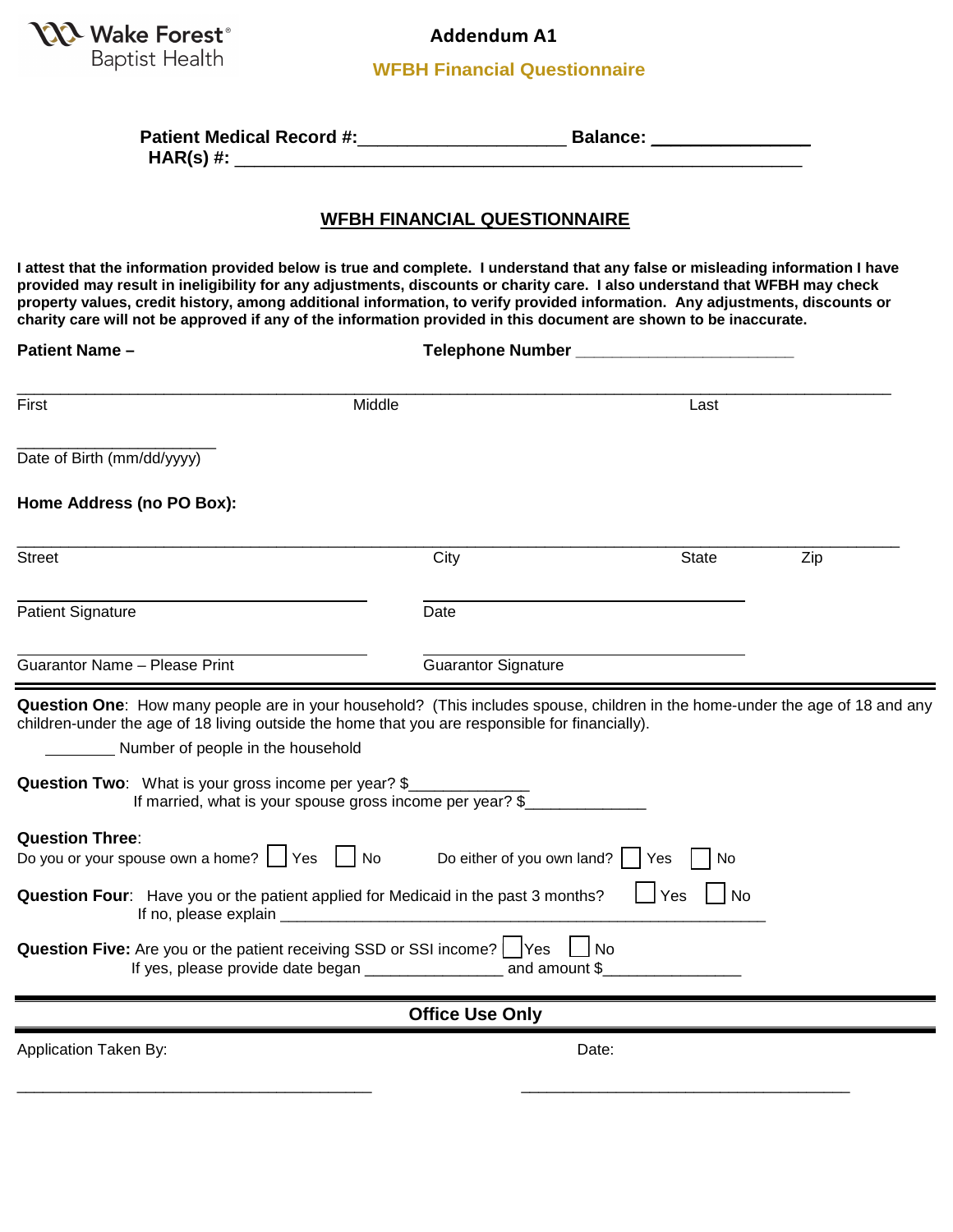

# **NA Wake Forest**® **Baptist Health**

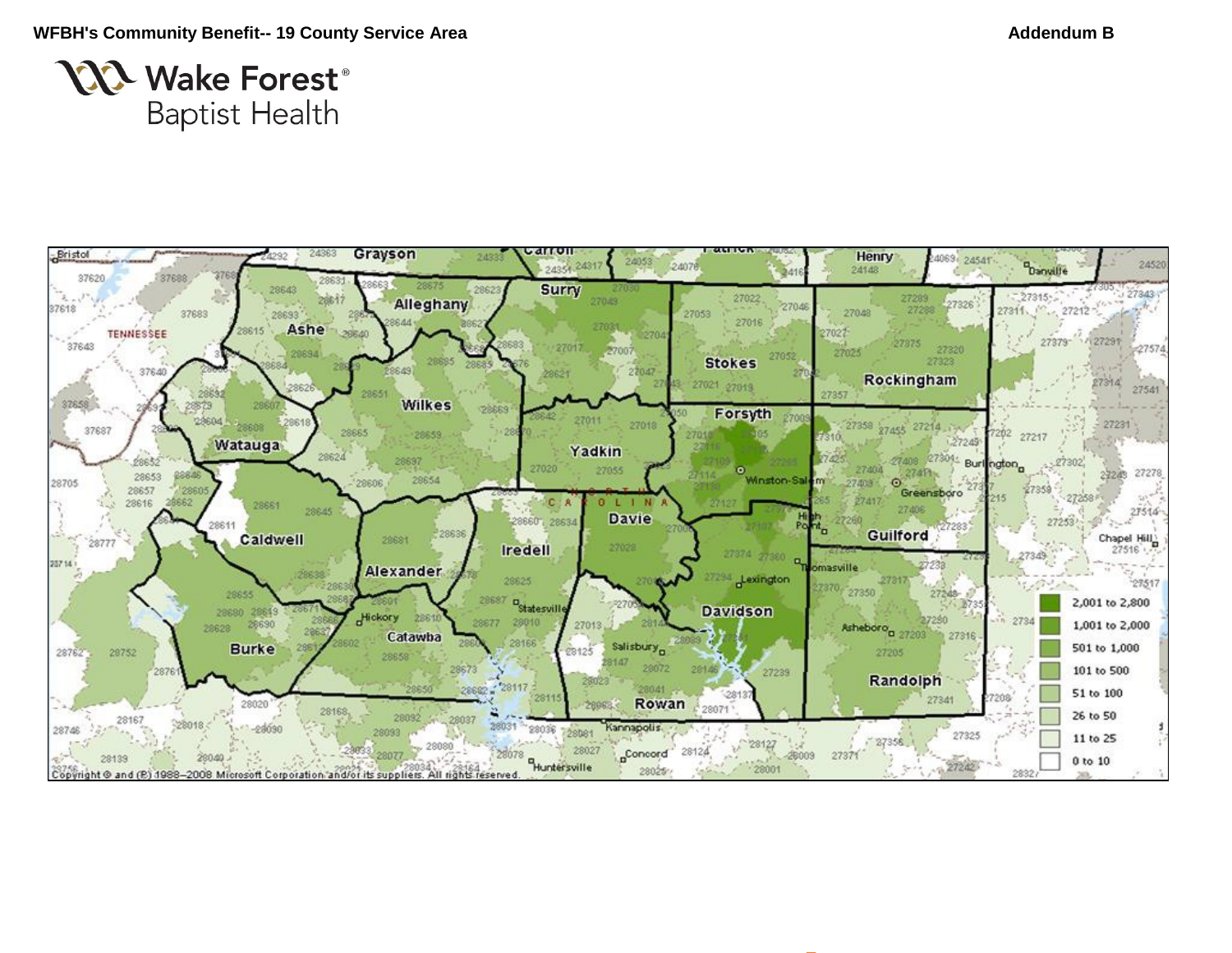| <b>County</b>    | <u>Zip</u> | <b>City</b>               | <b>County</b>   | $\mathbf{Zip}$ | <b>City</b>           | <b>County</b>   | <u>Zip</u> | <b>City</b>          |
|------------------|------------|---------------------------|-----------------|----------------|-----------------------|-----------------|------------|----------------------|
| <b>Alexander</b> | 28636      | Hiddenite                 | Catawba         | 28601          | Hickory               | Forsyth, cont.  | 27104      | <b>Winston Salem</b> |
|                  | 28678      | <b>Stony Point</b>        |                 | 28602          | Hickory               |                 | 27105      | <b>Winston Salem</b> |
|                  | 28681      | Taylorsville              |                 | 28603          | Hickory               |                 | 27106      | <b>Winston Salem</b> |
| Alleghany        | 28663      | <b>Piney Creek</b>        |                 | 28609          | Catawba               |                 | 27107      | <b>Winston Salem</b> |
|                  | 28644      | Laurel Springs            |                 | 28610          | Claremont             |                 | 27108      | <b>Winston Salem</b> |
|                  | 28675      | Sparta                    |                 | 28613          | Conover               |                 | 27109      | <b>Winston Salem</b> |
|                  | 28623      | Ennice                    |                 | 28650          | Maiden                |                 | 27110      | <b>Winston Salem</b> |
|                  | 28627      | <b>Glade Valley</b>       |                 | 28658          | Newton                |                 | 27111      | <b>Winston Salem</b> |
|                  | 28668      | <b>Roaring Gap</b>        |                 | 28673          | <b>Sherrills Ford</b> |                 | 27113      | <b>Winston Salem</b> |
| <b>Ashe</b>      | 28643      | Lansing                   |                 | 28682          | <b>Terrell</b>        |                 | 27114      | <b>Winston Salem</b> |
|                  | 28615      | Creston                   | <b>Davidson</b> | 27239          | Denton                |                 | 27115      | <b>Winston Salem</b> |
|                  | 28693      | Warrensville              |                 | 27292          | Lexington             |                 | 27116      | <b>Winston Salem</b> |
|                  | 28684      | Todd                      |                 | 27293          | Lexington             |                 | 27117      | <b>Winston Salem</b> |
|                  | 28694      | West Jefferson            |                 | 27294          | Lexington             |                 | 27120      | <b>Winston Salem</b> |
|                  | 28626      | Fleetwood                 |                 | 27295          | Lexington             |                 | 27127      | <b>Winston Salem</b> |
|                  | 28629      | Glendale Springs          |                 | 29299          | Linwood               |                 | 27130      | <b>Winston Salem</b> |
|                  | 28640      | Jefferson                 |                 | 27351          | Southmont             |                 | 27150      | <b>Winston Salem</b> |
|                  | 28672      | Scottville                |                 | 27360          | Thomasville           |                 | 27152      | <b>Winston Salem</b> |
|                  | 28617      | Crumpler                  |                 | 27361          | Thomasville           |                 | 27155      | <b>Winston Salem</b> |
|                  | 28631      | <b>Grassy Creek</b>       |                 | 27373          | Wallburg              |                 | 27157      | <b>Winston Salem</b> |
| <b>Burke</b>     | 28612      | <b>Connelly Springs</b>   |                 | 27374          | Welcome               |                 | 27198      | <b>Winston Salem</b> |
|                  | 28619      | <b>Drexel</b>             | <b>Davie</b>    | 27006          | Advance               |                 | 27199      | <b>Winston Salem</b> |
|                  | 28628      | Glen Alpine               |                 | 27014          | Cooleemee             | <b>Guilford</b> | 27284      | Kernersville         |
|                  | 28637      | Hildebran                 |                 | 27028          | Mocksville            |                 | 27285      | Kernersville         |
|                  | 28641      | Jonas Ridge               | <b>Forsyth</b>  | 27009          | <b>Belews Creek</b>   |                 | 27214      | <b>Browns Summit</b> |
|                  | 28647      | <b>Linville Falls</b>     |                 | 27010          | Bethania              |                 | 27233      | Climax               |
|                  | 28655      | Morganton                 |                 | 27012          | Clemmons              |                 | 27235      | Colfax               |
|                  | 28666      | Icard                     |                 | 27023          | Lewisville            |                 | 27249      | Gibsonville          |
|                  | 28671      | <b>Rutherford College</b> |                 | 27040          | Pfafftown             |                 | 27260      | <b>High Point</b>    |
|                  | 28680      | Morganton                 |                 | 27045          | <b>Rural Hall</b>     |                 | 27261      | <b>High Point</b>    |
|                  | 28690      | Valdese                   |                 | 27050          | Tobaccoville          |                 | 27262      | <b>High Point</b>    |
| <b>Caldwell</b>  | 28611      | Collettsville             |                 | 27051          | Walkertown            |                 | 27263      | <b>High Point</b>    |
|                  | 28630      | <b>Granite Falls</b>      |                 | 27094          | <b>Rural Hall</b>     |                 | 27264      | <b>High Point</b>    |
|                  | 28633      | Lenoir                    |                 | 27098          | <b>Rural Hall</b>     |                 | 27265      | <b>High Point</b>    |
|                  | 28638      | Hudson                    |                 | 27099          | <b>Rural Hall</b>     |                 | 27282      | Jamestown            |
|                  | 28645      | Lenoir                    |                 | 27101          | <b>Winston Salem</b>  |                 | 27283      | Julian               |
|                  | 28661      | Collettsville             |                 | 27102          | <b>Winston Salem</b>  |                 | 27301      | MC Leansville        |
|                  | 28667      | Rhodhiss                  |                 | 27103          | <b>Winston Salem</b>  |                 | 27310      | Oak Ridge            |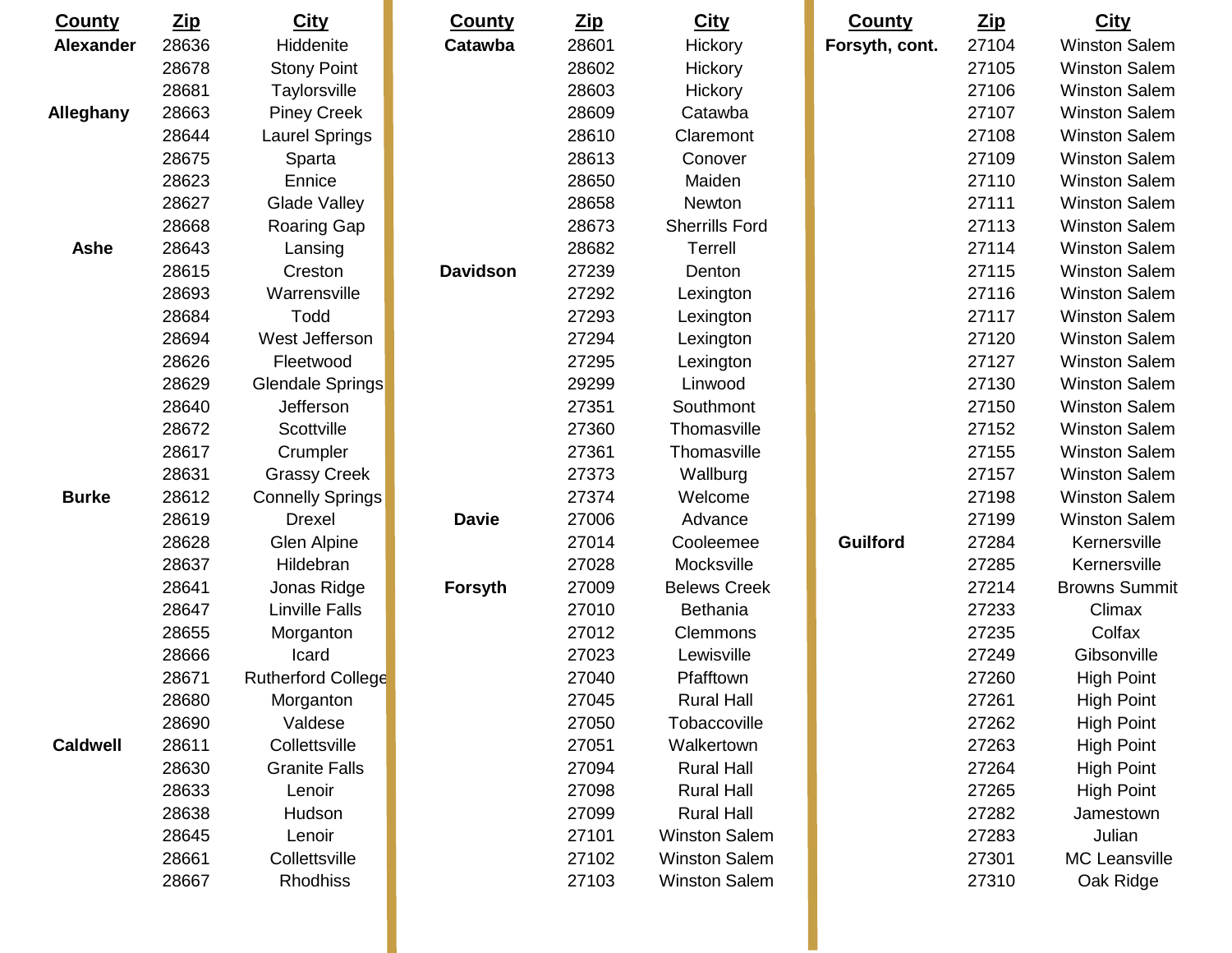# **North Carolina**

| <b>County</b>   | <b>Zip</b> | <b>City</b>     | <b>County</b>  | <b>Zip</b> | <b>City</b>           | <b>County</b> | <b>Zip</b> | <b>City</b>           |
|-----------------|------------|-----------------|----------------|------------|-----------------------|---------------|------------|-----------------------|
| Guilford, cont. | 27313      | Pleasant Garden | <b>Iredell</b> | 28010      | <b>Barium Springs</b> | Rowan         | 27013      | Cleveland             |
|                 | 27342      | Sedalia         |                | 28115      | Mooresville           |               | 27054      | Woodleaf              |
|                 | 27357      | Stokesdale      |                | 28117      | Mooresville           |               | 28023      | China Grove           |
|                 | 27358      | Summerfield     |                | 28123      | <b>Mount Mourne</b>   |               | 28039      | <b>East Spencer</b>   |
|                 | 27377      | Whitsett        |                | 28166      | Troutman              |               | 28041      | Faith                 |
|                 | 27401      | Greensboro      |                | 28625      | Statesville           |               | 28071      | <b>Gold Hill</b>      |
|                 | 27402      | Greensboro      |                | 28634      | Harmony               |               | 28072      | <b>Granite Quarry</b> |
|                 | 27403      | Greensboro      |                | 28660      | Olin                  |               | 28088      | Landis                |
|                 | 27404      | Greensboro      |                | 28677      | Statesville           |               | 28125      | <b>Mount Ulla</b>     |
|                 | 27405      | Greensboro      |                | 28687      | Statesville           |               | 28138      | Rockwell              |
|                 | 27406      | Greensboro      |                | 28688      | Turnersburg           |               | 28144      | Salisbury             |
|                 | 27407      | Greensboro      |                | 28689      | <b>Union Grove</b>    |               | 28145      | Salisbury             |
|                 | 27408      | Greensboro      |                | 28699      | <b>Scotts</b>         |               | 28146      | Salisbury             |
|                 | 27409      | Greensboro      | Randolph       | 27203      | Asheboro              |               | 28147      | Salisbury             |
|                 | 27410      | Greensboro      |                | 27204      | Asheboro              |               | 28159      | Spencer               |
|                 | 27411      | Greensboro      |                | 27205      | Asheboro              | <b>Stokes</b> | 27016      | Danbury               |
|                 | 27412      | Greensboro      |                | 27230      | <b>Cedar Falls</b>    |               | 27019      | Germanton             |
|                 | 27413      | Greensboro      |                | 27248      | Franklinville         |               | 27021      | King                  |
|                 | 27415      | Greensboro      |                | 27298      | Liberty               |               | 27022      | Lawsonville           |
|                 | 27416      | Greensboro      |                | 27316      | Ramseur               |               | 27042      | Pine Hall             |
|                 | 27417      | Greensboro      |                | 27317      | Randleman             |               | 27043      | Pinnacle              |
|                 | 27419      | Greensboro      |                | 27341      | Seagrove              |               | 27046      | Sandy Ridge           |
|                 | 27420      | Greensboro      |                | 27350      | Sophia                |               | 27052      | <b>Walnut Cove</b>    |
|                 | 27425      | Greensboro      |                | 27355      | <b>Staley</b>         |               |            |                       |
|                 | 27427      | Greensboro      |                | 27370      | <b>Trinity</b>        |               |            |                       |
|                 | 27429      | Greensboro      | Rockingham     | 27025      | Madison               |               |            |                       |
|                 | 27435      | Greensboro      |                | 27027      | Mayodan               |               |            |                       |
|                 | 27438      | Greensboro      |                | 27048      | Stoneville            |               |            |                       |
|                 | 27455      | Greensboro      |                | 27288      | Eden                  |               |            |                       |
|                 | 27495      | Greensboro      |                | 27289      | Eden                  |               |            |                       |
|                 | 27497      | Greensboro      |                | 27320      | Reidsville            |               |            |                       |
|                 | 27498      | Greensboro      |                | 27323      | Reidsville            |               |            |                       |
|                 | 27499      | Greensboro      |                | 27326      | <b>Ruffin</b>         |               |            |                       |
|                 |            |                 |                | 27375      | Wentworth             |               |            |                       |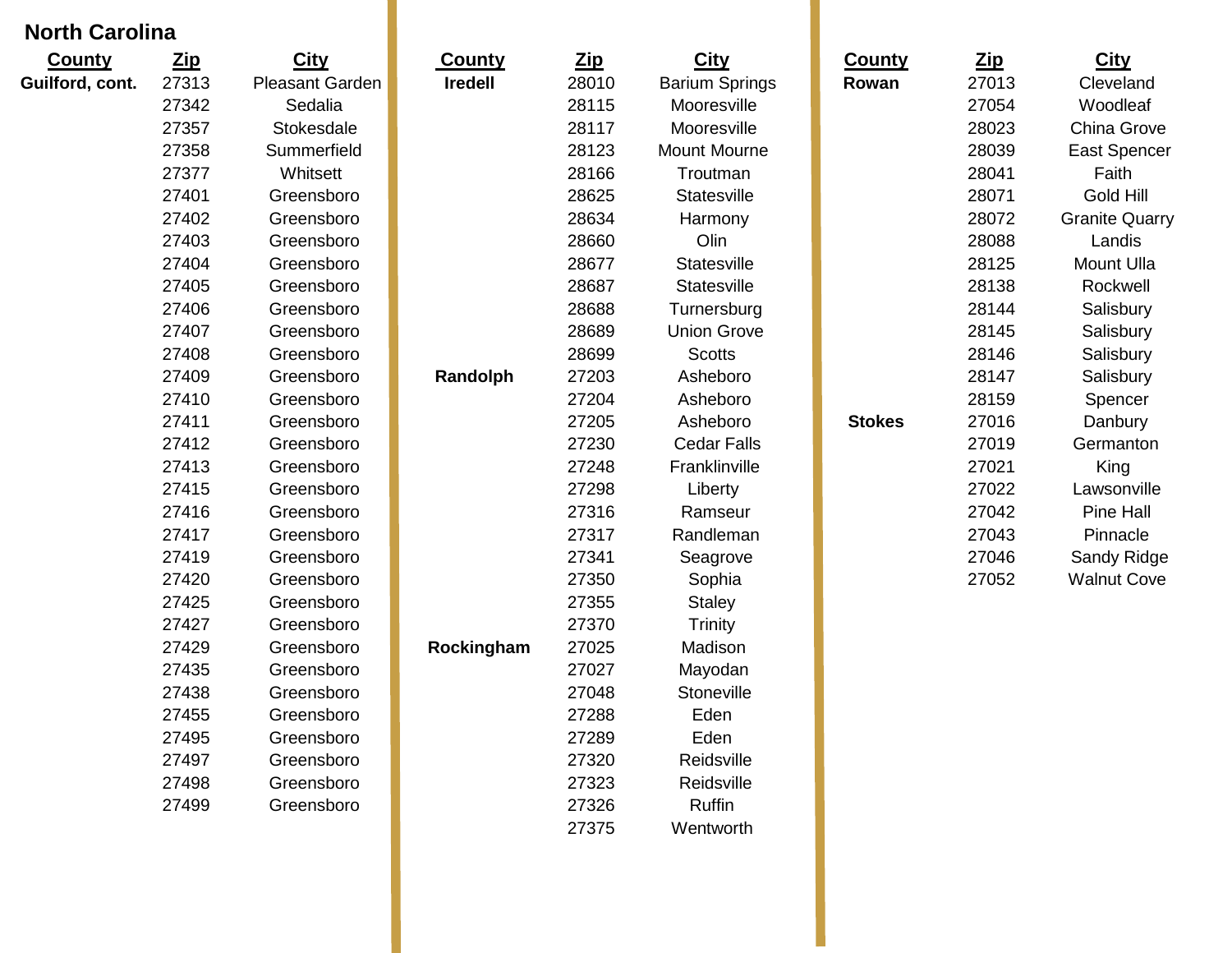# **North Carolina**

| <b>County</b> | $_{\underline{\text{zip}}}$ | <b>City</b>           | <b>County</b> | <u>Zip</u> | <b>City</b>  |
|---------------|-----------------------------|-----------------------|---------------|------------|--------------|
| <b>Surry</b>  | 27007                       | Ararat                | <b>Yadkin</b> | 27011      | Boonville    |
|               | 27017                       | Dobson                |               | 27018      | East Bend    |
|               | 27024                       | Lowgap                |               | 27020      | Hamptonville |
|               | 27030                       | <b>Mount Airy</b>     |               | 27055      | Yadkinville  |
|               | 27031                       | <b>White Plains</b>   |               | 28642      | Jonesville   |
|               | 27041                       | <b>Pilot Mountain</b> |               |            |              |
|               | 27047                       | Siloam                |               |            |              |
|               | 27049                       | <b>Toast</b>          |               |            |              |
|               | 27053                       | Westfield             |               |            |              |
|               | 28621                       | <b>Elkin</b>          |               |            |              |
|               | 28676                       | <b>State Road</b>     |               |            |              |
| Watauga       | 28605                       | <b>Blowing Rock</b>   |               |            |              |
|               | 28607                       | <b>Boone</b>          |               |            |              |
|               | 28608                       | <b>Boone</b>          |               |            |              |
|               | 28618                       | Deep Gap              |               |            |              |
|               | 28679                       | <b>Sugar Grove</b>    |               |            |              |
|               | 28691                       | <b>Valle Crucis</b>   |               |            |              |
|               | 28692                       | <b>Vilas</b>          |               |            |              |
|               | 28698                       | Zionville             |               |            |              |
| <b>Wilkes</b> | 28606                       | <b>Boomer</b>         |               |            |              |
|               | 28624                       | Ferguson              |               |            |              |
|               | 28635                       | Hays                  |               |            |              |
|               | 28649                       | MC Grady              |               |            |              |
|               | 28651                       | <b>Millers Creek</b>  |               |            |              |
|               | 28654                       | <b>Moravian Falls</b> |               |            |              |
|               | 28656                       | North Wilkesboro      |               |            |              |
|               | 28659                       | North Wilkesboro      |               |            |              |
|               | 28665                       | Purlear               |               |            |              |
|               | 28669                       | <b>Roaring River</b>  |               |            |              |
|               | 28670<br>28683              | Ronda<br>Thurmond     |               |            |              |
|               | 28685                       | Traphill              |               |            |              |
|               | 28697                       | Wilkesboro            |               |            |              |
|               |                             |                       |               |            |              |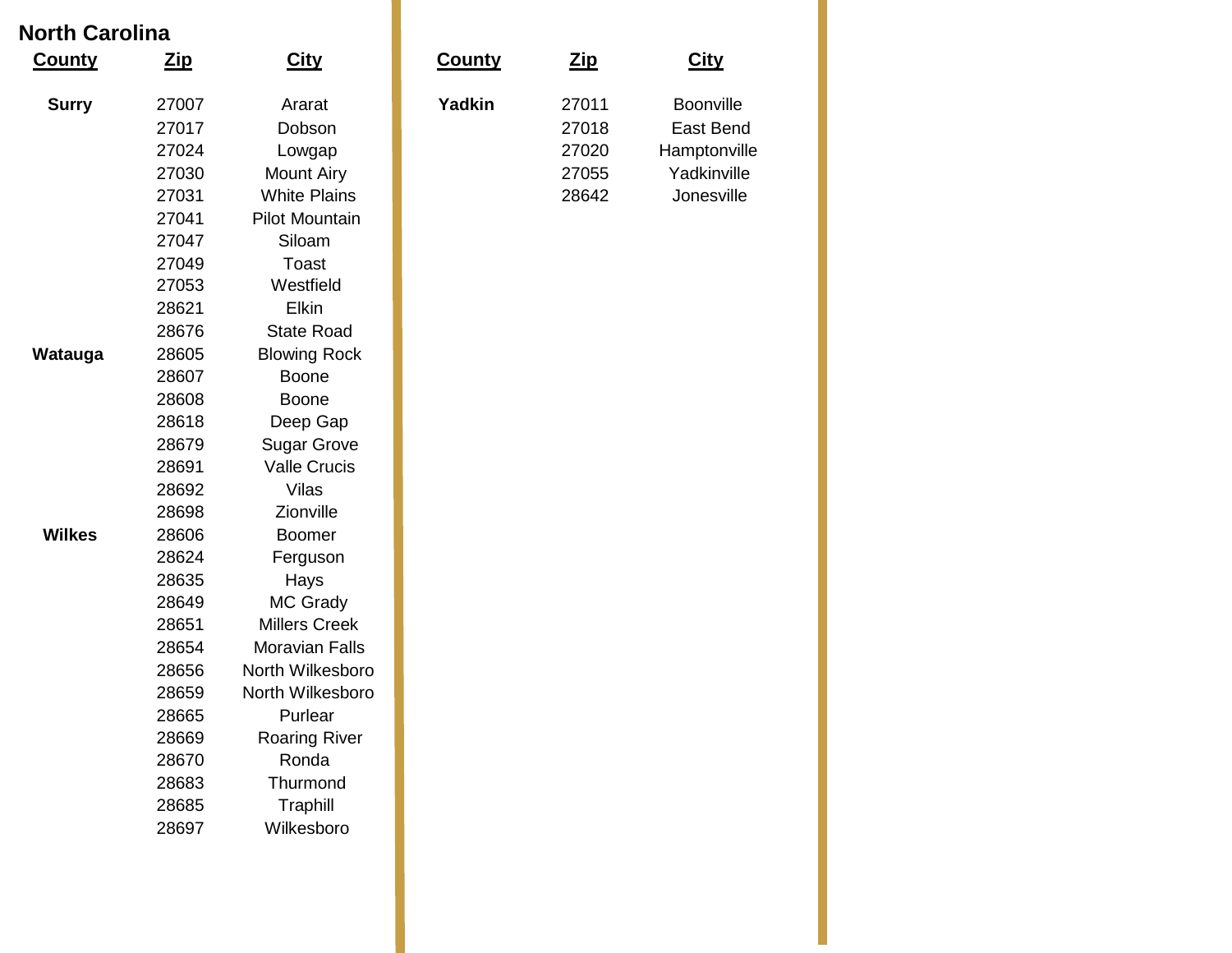

# **Addendum C:**

**North Carolina Residency Declaration** 

This form is used to verify that, \_\_\_\_\_\_\_\_\_\_\_\_\_\_\_\_\_\_\_\_\_\_\_\_\_\_\_\_\_\_\_\_\_\_\_\_\_\_, is a

 **(Applicant(s) Name)**

resident of North Carolina and resides at

\_\_\_\_\_\_\_\_\_\_\_\_\_\_\_\_\_\_\_\_\_\_\_\_\_\_\_\_\_\_\_\_\_\_\_\_

\_\_\_\_\_\_\_\_\_\_\_\_\_\_\_\_\_\_\_\_\_\_\_\_\_\_\_\_\_\_\_\_\_\_\_\_

\_\_\_\_\_\_\_\_\_\_\_\_\_\_\_\_\_\_\_\_\_\_\_\_\_\_\_\_\_\_\_\_\_\_\_\_

\_\_\_\_\_\_\_\_\_\_\_\_\_\_\_\_\_\_\_\_\_\_\_\_\_\_\_\_\_\_\_\_\_\_\_\_

 **(Physical Address)**

\_\_\_\_\_\_\_\_\_\_\_\_\_\_\_\_\_\_\_\_\_\_\_\_\_\_\_\_\_\_\_\_\_\_\_\_\_\_\_\_\_\_\_\_\_\_\_\_\_\_

### **I have personal knowledge that the above-named:**

| Intends to live in North Carolina permanently                        |
|----------------------------------------------------------------------|
| Intends to remain in North Carolina for an indefinite period of time |
| Entered North Carolina in order to seek employment                   |
| Entered North Carolina with a job commitment                         |
|                                                                      |

## **I hereby declare that the above information is true and accurate:**

**(Signature)**

**(Relationship)**

**(Date)**

**(Address)**

**(Phone Number)**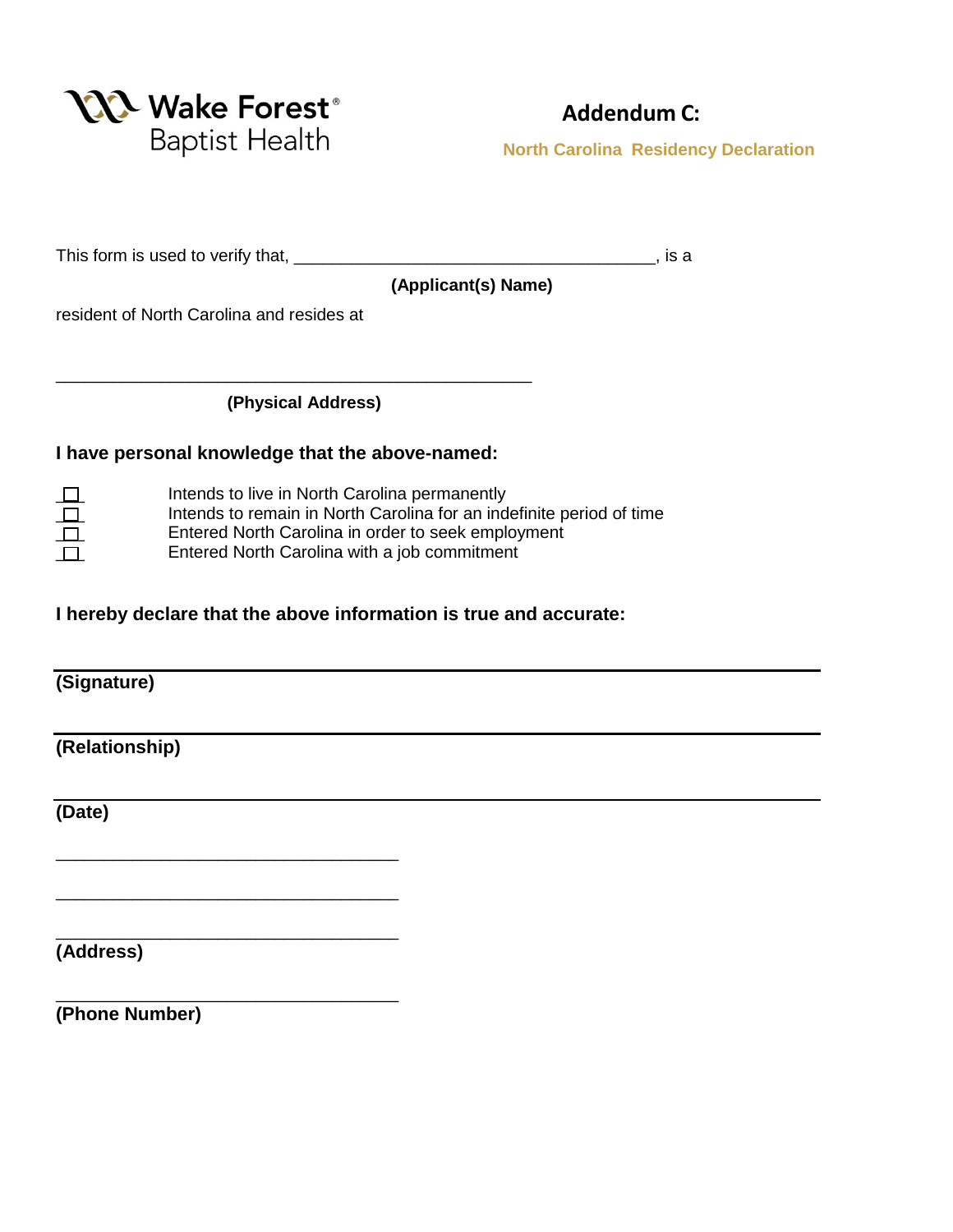

### **Appendix C1—English Proof of Residency for Charity Care**

*NC Residency – In order to be considered a North Carolina state resident and to be charity care eligible, an individual must be domiciled in North Carolina with the intention to remain here permanently or for an indefinite period or show that he entered North Carolina to seek employment or with a job commitment.* A person is domiciled in North Carolina if North Carolina is their fixed, established, or permanent place of residence with the intention to remain there permanently or for an indefinite period.

**REQUIREMENT:** To verify residency, two documents from two of the categories below need to be provided. This means a document or proof must be from two of the little letters below. Example: An item from c and f would be acceptable. Two documents in b are not acceptable. Applicant or the applicant's legal spouse, showing a North Carolina address.

- **a)** A valid North Carolina drivers' license or other identification card issued by the North Carolina Division of Motor Vehicles
- **b)** A current North Carolina rent, lease, or mortgage payment receipt, two bank statements, or current utility bill in the name of the applicant or the applicant's legal spouse, showing a North Carolina address.
- **c)** A current North Carolina motor vehicle registration in the applicant's name and showing the applicant's current North Carolina address.
- **d)** A document verifying that the applicant is employed in North Carolina.
- **e)** One or more documents proving that the applicant's home in the applicant's prior state of residence has ended, such as closing of a bank account, termination of employment, or sale of a home.
- **f)** The tax records of the applicant or the applicant's legal spouse, showing a current North Carolina address.
- **g)** A document showing that the applicant has registered with a public or private employment service in North Carolina.
- **h)** A document showing that the applicant has enrolled his children in a public or private school or a child care facility located in North Carolina.
- **i)** A document showing that the applicant is receiving public assistance (such as Food Stamps) or other services which require proof of residence in North Carolina. Work First and Energy Assistance do not currently require proof of NC residency.
- **j)** Records from a health department or other health care provider located in North Carolina which shows the applicant's current North Carolina address.
- **k)** A written declaration from an individual who has a social, family, or economic relationship with the applicant, and who has personal knowledge of the applicant's intent to live in North Carolina permanently, for an indefinite period of time, or residing in North Carolina in order to seek employment or with a job commitment.
- **l)** A current North Carolina voter registration card.
- **m)** A document from the US Department of Veteran's Affairs, US Military or the US Department of Homeland Security verifying the applicant's intent to live in North Carolina permanently or for an indefinite period of time, or that the applicant is residing in North Carolina to seek employment or has a job commitment.
- **n)** Official North Carolina school records, signed by school officials, or diplomas issued by North Carolina schools (including secondary schools, colleges, universities, community colleges), verifying the applicant's intent to live in North Carolina permanently or for an indefinite period of time, or that the applicant is residing in North Carolina to seek employment or with a job commitment.
- **o)** A document issued by the Mexican consular or other foreign consulate verifying the applicant's intent to live in North Carolina permanently or for an indefinite period of time, or that the applicant is residing in North Carolina to seek employment or has a job commitment.
- **p)** WFBMC has the authority to determine what is considered satisfactory proof, and retains the right to deny eligibility and/or declare WFBMC that the documents provided are unacceptable if WFBMC believes that the documentation is false or otherwise finds the documentation to be unsatisfactory. WFMBC can require the provision of additional supporting documentation.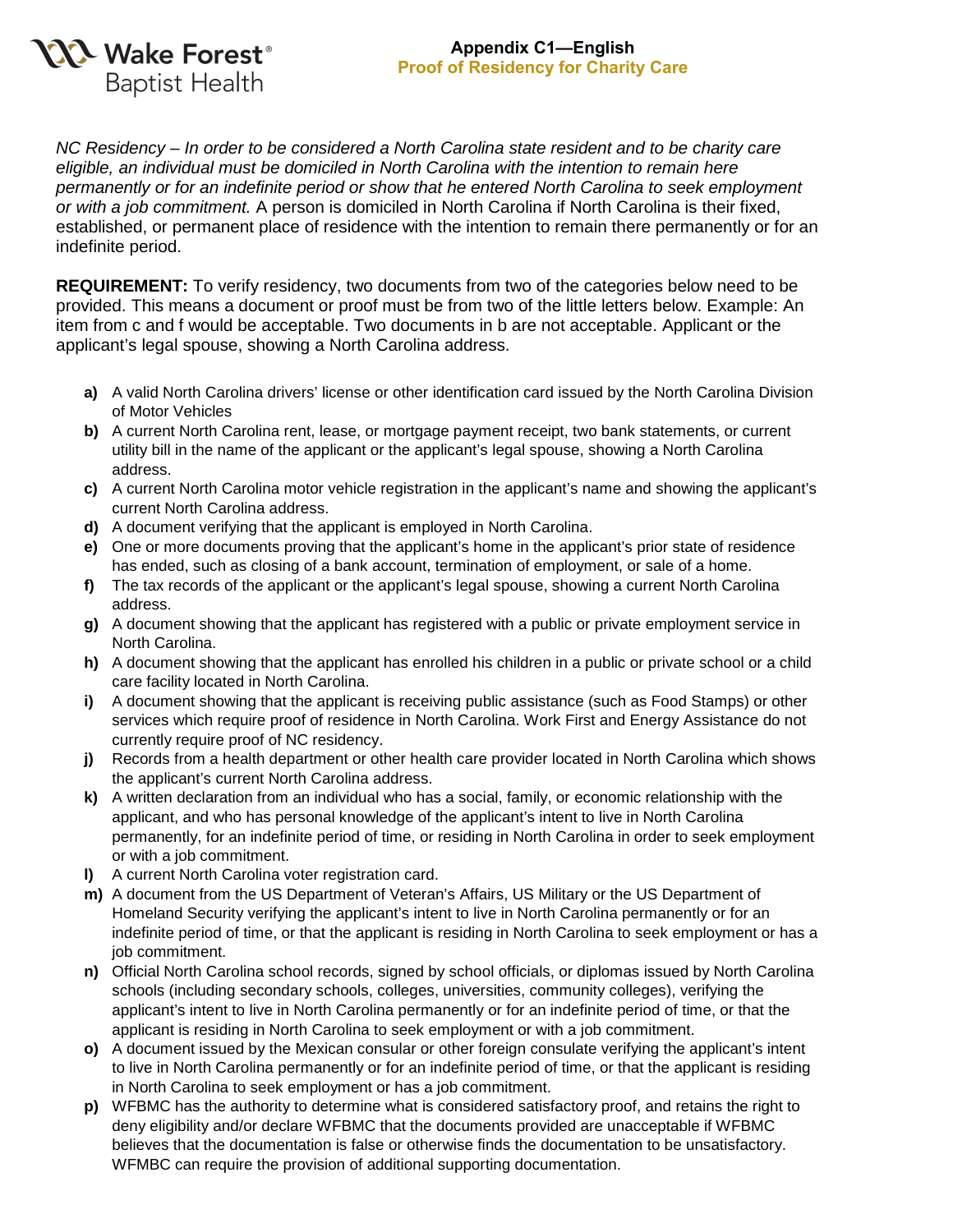

**Please refer to Addendum D online at:** <http://www.wakehealth.edu/Financial-Assistance.htm>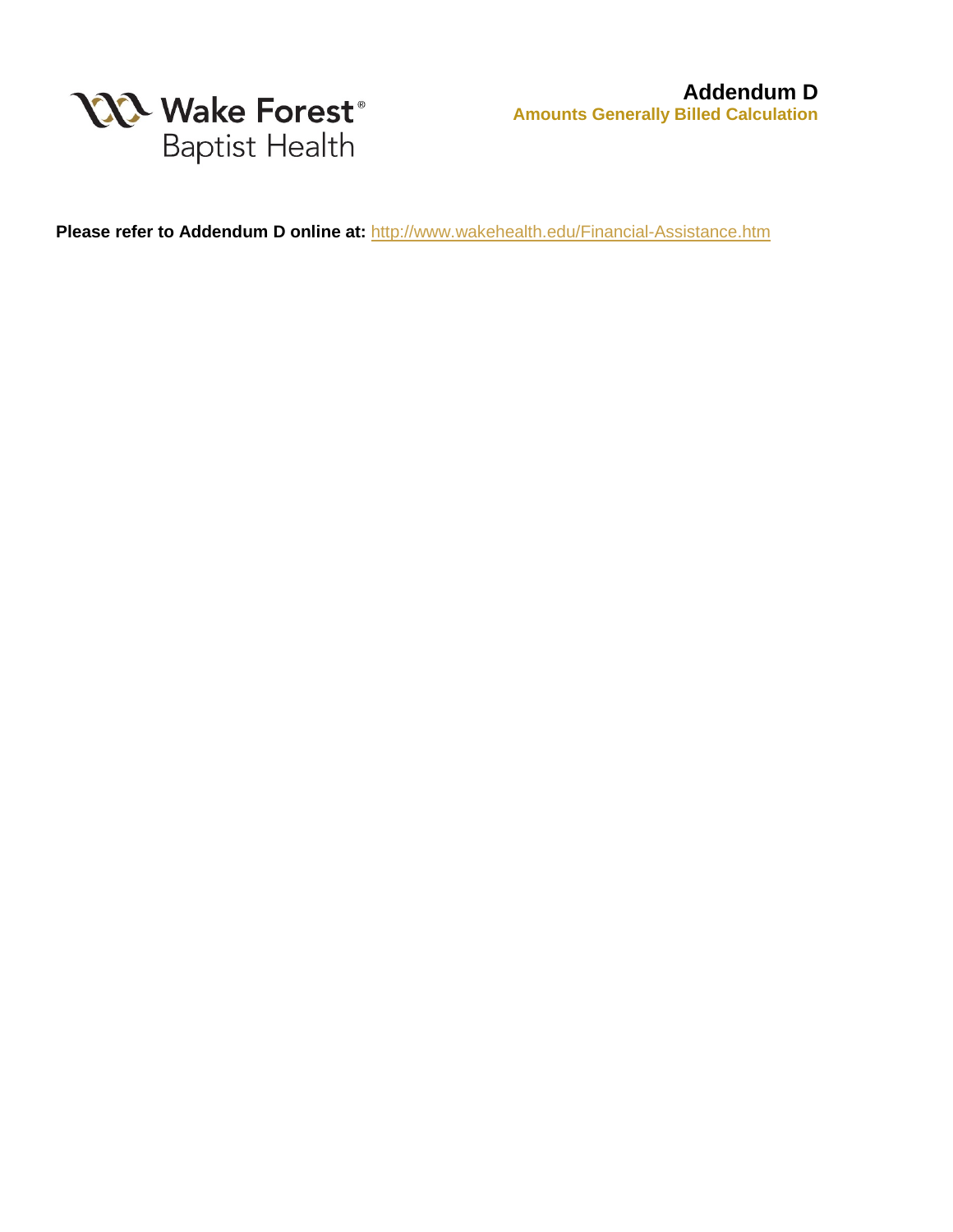



Non-Hospital Providers providing emergency and other urgent and non-elective carethat are covered under WFBMC FAP

- Wake Forest University Health Sciences Faculty/Physicians
- Wake Forest University Health Sciences Fellows
- Wake Forest University Baptist Medical Center Community Physicians
- Cornerstone Physicians

Non-Hospital Providers providing emergency and other urgent and non-elective care that are not covered under WFBMC FAP

• None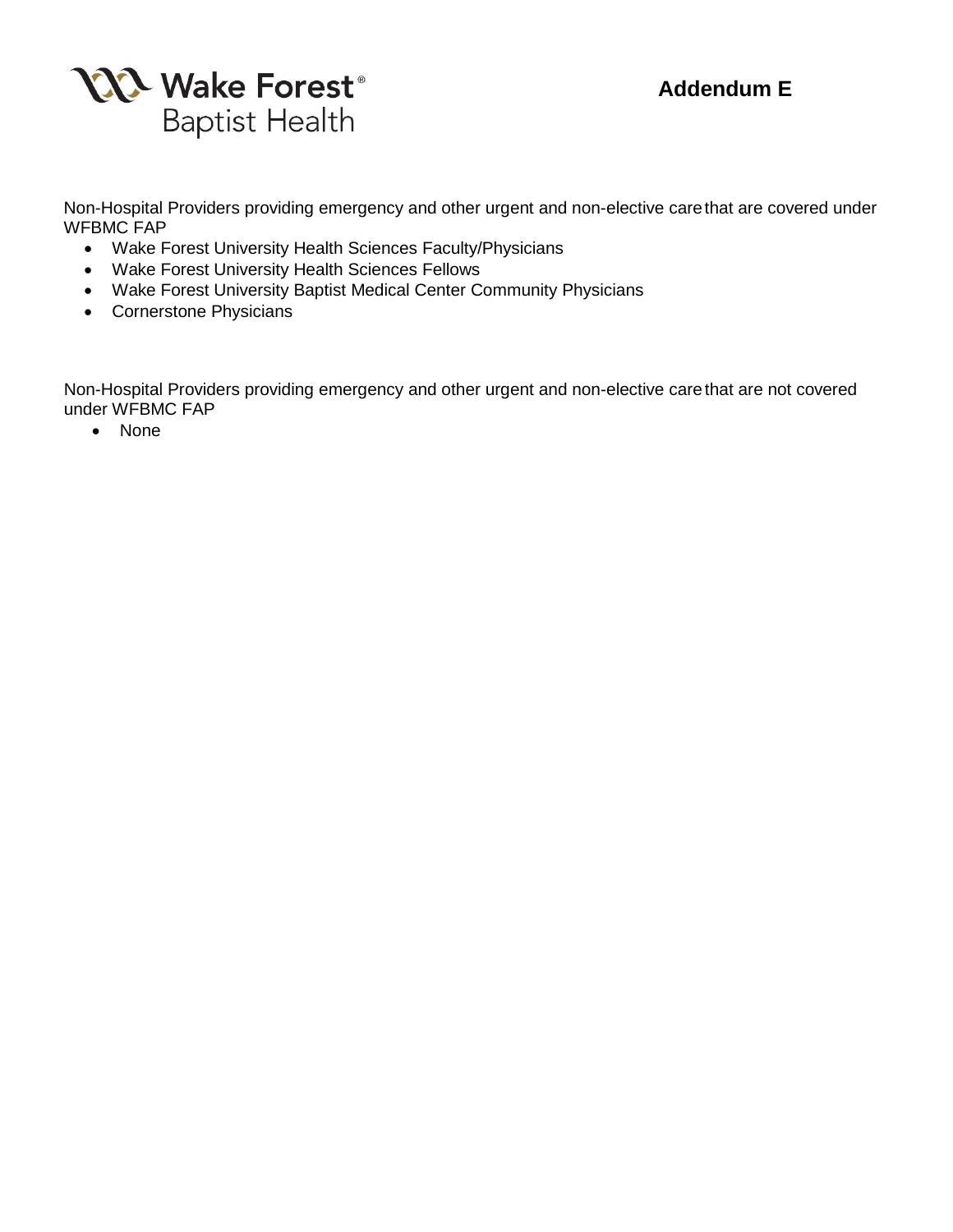

### **Required approval levels for authorizing financial assistance application amounts:**

| $$0-$4,999$        | Staff              |
|--------------------|--------------------|
| \$5,000-\$14,999   | Assistant Manager  |
| \$15,000-\$49,999  | Manager            |
| \$50,000-\$114,999 | Director           |
| \$115,000 and Over | Assistant VP or VP |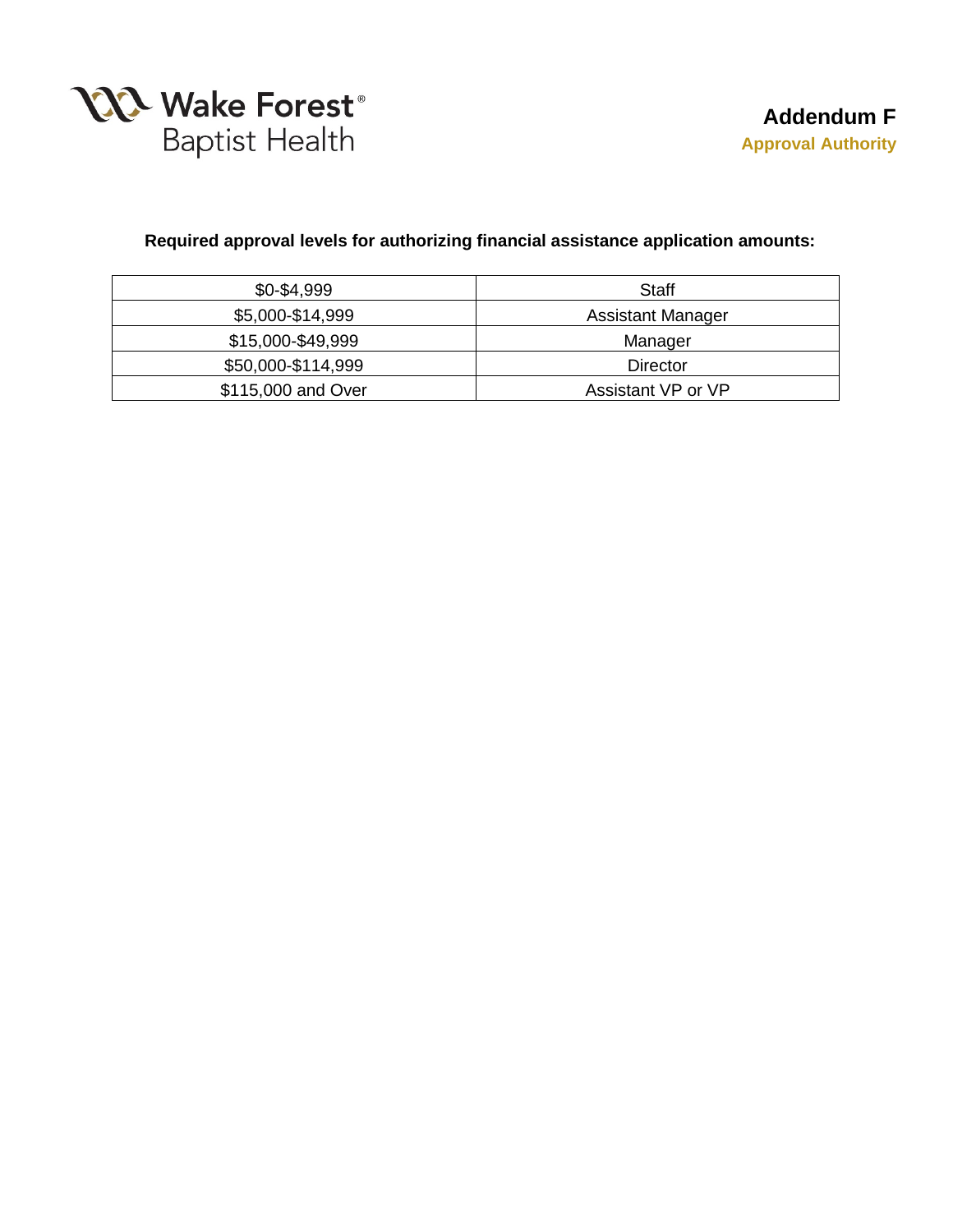

[The following table outline](https://www.wakehealth.edu/Patient-and-Family-Resources/Billing-and-Insurance/Financial-Assistance)s examples of those services which are generally not covered under the FAP as emergent and medically necessary, because they are considered elective in may situations. Services typically covered by Medicaid are indicated with an asterisk (\*)

| <b>Category</b>   | <b>Definition</b>                                                      | <b>Financial</b>  | <b>Service Definition</b>                                                                                                                                                                                                                                                                                                                                                                                                                                                                                                                                                                                                                                                                                                                                                                                                                                                          |
|-------------------|------------------------------------------------------------------------|-------------------|------------------------------------------------------------------------------------------------------------------------------------------------------------------------------------------------------------------------------------------------------------------------------------------------------------------------------------------------------------------------------------------------------------------------------------------------------------------------------------------------------------------------------------------------------------------------------------------------------------------------------------------------------------------------------------------------------------------------------------------------------------------------------------------------------------------------------------------------------------------------------------|
|                   |                                                                        | <b>Assistance</b> |                                                                                                                                                                                                                                                                                                                                                                                                                                                                                                                                                                                                                                                                                                                                                                                                                                                                                    |
|                   |                                                                        | Program           |                                                                                                                                                                                                                                                                                                                                                                                                                                                                                                                                                                                                                                                                                                                                                                                                                                                                                    |
| <b>Category 1</b> | <b>Emergent and</b><br><b>Urgent Non-</b><br><b>Elective Care</b>      | <b>YES</b>        | <b>All Related Services</b>                                                                                                                                                                                                                                                                                                                                                                                                                                                                                                                                                                                                                                                                                                                                                                                                                                                        |
| <b>Category 2</b> | <b>Other Alternative</b><br>Care/Treatment<br><b>Usually Available</b> | <b>NO</b>         | Cochlear Implant<br><b>Elective Infant Circumcision</b><br>LDL apheresis<br>Transplants<br><b>Bariatric Surgery</b><br>Deep Brain Stimulation<br>Penile or Testicular Implant<br>Vasectomy reversal<br>Left Ventricular Assist Device<br>Pediatric Hearing aids (ages to 21)<br>Preservation reproductive opportunities after cancer<br>treatment (IVF for PROACT)<br>Services provided to Veterans Administration<br>recipients who refuse transfer to a VA facility                                                                                                                                                                                                                                                                                                                                                                                                              |
| <b>Category 3</b> | Excluded<br><b>Services</b>                                            | <b>NO</b>         | Cosmetic surgery/procedures *<br>Elective obstetric ultrasound *<br>Labor & Delivery *<br>Contact lenses or exams *<br>Hearing Aid Devices *<br>Acupuncture<br>Cataract Surgery (unless medically necessary) *<br>Cardiac Rehab <sup>+</sup><br>Outpatient Physical, Occupational and Respiratory<br>Therapies *<br>Weight Management *<br>Genetic Testing *<br>Sleep Studies *<br><b>Epilepsy Monitoring Unit</b><br>Podiatry Services *<br>Joint Replacements<br>Synvisc injections<br>Retail Pharmacy *<br><b>Chronic Pain Services</b><br>Behavioral Health & Addiction Services *<br>Out-Patient Dialysis *<br>Elective virtual colonoscopy<br>Elective full body MRI<br><b>Ultrasound Tissue Characterization Scanning</b><br>Ultrasound Tissue characterization Evaluation<br>Any other procedure which does not meet non<br>elective care criteria as determined by WFBH * |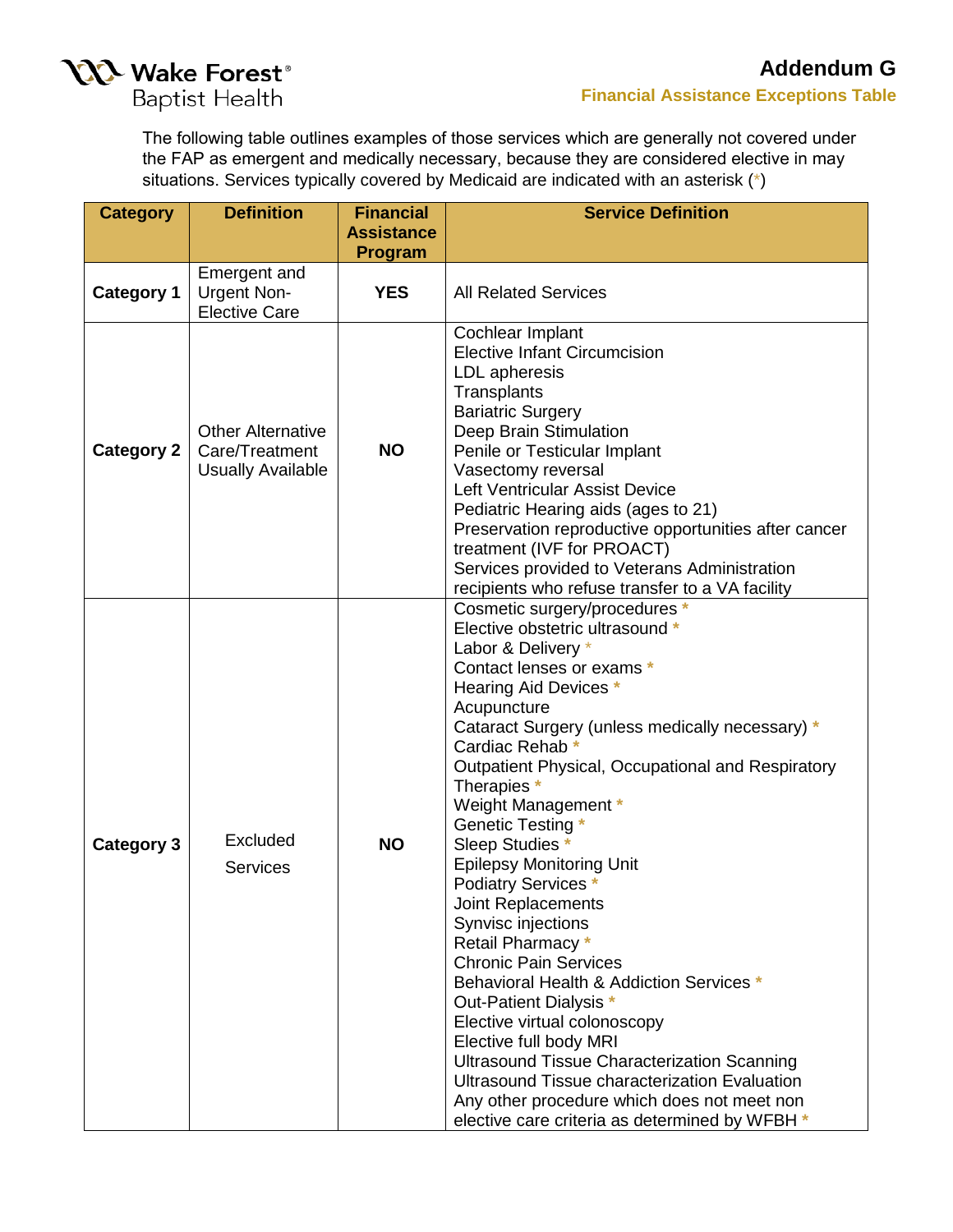

# **Addendum H**

# **Financial Assistance Summary**

As of September 1, 2018, Wake Forest Baptist Health updated its financial assistance policy. At Wake Forest Baptist, we recognize the financial burden that medical bills may cause for medically necessary services. Our goal is to protect our patients' financial health and health them manage outstanding balances.

### **Does Wake Forest Baptist offer any discounts to patients without insurance who have no ability to pay?**

Patients **without** insurance or any other funding source who have a household income equal to or less than 300% of the Federal Poverty Limit (FPL) and live in North Carolina in Wake Forest Baptist's 19-county service area may be eligible for a full (100%) discount for non-elective, inpatient or outpatient, critically necessary medical care for a single, qualified condition or ailment for 3 months from date of approval per Wake Forest Baptist policy and retroactively for 240 days per federal law.

Eligibility is based upon a patient or legally responsible individual's household size, income and assets.

### **What kinds of services are considered non-elective?**

Non-elective services are those your physician defines as critically necessary and cannot be postponed without harm to you. Your physician determines whether there is medical urgency for the service.

### **What kinds of services are considered elective?**

Elective services that are typically not eligible for a 100% discount are listed below. Some of these services may be eligible as determined by your doctor. Services typically covered by Medicaid are indicated with an asterisk (**\***).

|                | Services Typically Not Eligible for 100% Discount |                                                     |  |  |  |  |  |
|----------------|---------------------------------------------------|-----------------------------------------------------|--|--|--|--|--|
|                | Acupuncture                                       | LDL Apheresis                                       |  |  |  |  |  |
|                | <b>Bariatric Surgery</b>                          | Left Ventricular Assist Device                      |  |  |  |  |  |
|                | Behavioral Health & Addiction Services *          | Out-Patient Dialysis *<br>٠                         |  |  |  |  |  |
| $\blacksquare$ | $CardiacRehab*$                                   | Outpatient Physical, Occupational and Respiratory   |  |  |  |  |  |
|                | Cataract Surgery (unless medically necessary) *   | Therapies <sup>*</sup>                              |  |  |  |  |  |
|                | <b>Chronic Pain Services</b>                      | Pediatric Hearing Aids (ages to 21)<br>٠            |  |  |  |  |  |
| ٠              | Cochlear Implant                                  | Penile or Testicular Implant<br>٠                   |  |  |  |  |  |
| $\blacksquare$ | Contact Lenses or Exams *                         | Podiatry Services *<br>٠                            |  |  |  |  |  |
|                | Cosmetic Surgery/Procedures *                     | Retail Pharmacy*                                    |  |  |  |  |  |
|                | Deep Brain Stimulation                            | Sleep Studies *                                     |  |  |  |  |  |
| ٠              | Elective Full-body MRI                            | <b>Synvisc Injections</b>                           |  |  |  |  |  |
|                | Elective Infant Circumcision                      | Transplants                                         |  |  |  |  |  |
|                | Elective Obstetric Ultrasound *                   | Ultrasound Tissue Characterization Evaluation       |  |  |  |  |  |
|                | Elective Virtual Colonoscopy                      | Ultrasound Tissue Characterization Scanning         |  |  |  |  |  |
|                | Epilepsy Monitoring Unit                          | Vasectomy Reversal                                  |  |  |  |  |  |
| $\blacksquare$ | Genetic Testing *                                 | Weight Management *                                 |  |  |  |  |  |
| ٠              | Hearing Aid Devices *                             | Plus:                                               |  |  |  |  |  |
| $\blacksquare$ | IVF for PROACT (preserving reproductive           | Recipients who refuse transfer to a VA facility     |  |  |  |  |  |
|                | opportunities after cancer treatment)             | Any other procedure that does not meet non-elective |  |  |  |  |  |
| ٠              | Joint Replacements                                | care criteria as determined by Wake Forest Baptist  |  |  |  |  |  |
|                | Labor & Delivery *                                | Health *                                            |  |  |  |  |  |
|                |                                                   |                                                     |  |  |  |  |  |

### **What if I need other critically necessary medical care or my care plan goes beyond three months?**

Patients may reapply for financial assistance.

### **What if I am already approved for financial assistance?**

Wake Forest Baptist's new policy has new benefit eligibility periods. All patients, except those referred by the Community Clinic of High Point (who likely will be referred to High Point locations) need to reapply for financial assistance through Wake Forest Baptist.

**Note:** Any financial assistance approved through UNC's policy from when they owned High Point Regional and UNC Regional Physicians will be honored only at UNC facilities until its expiration date.